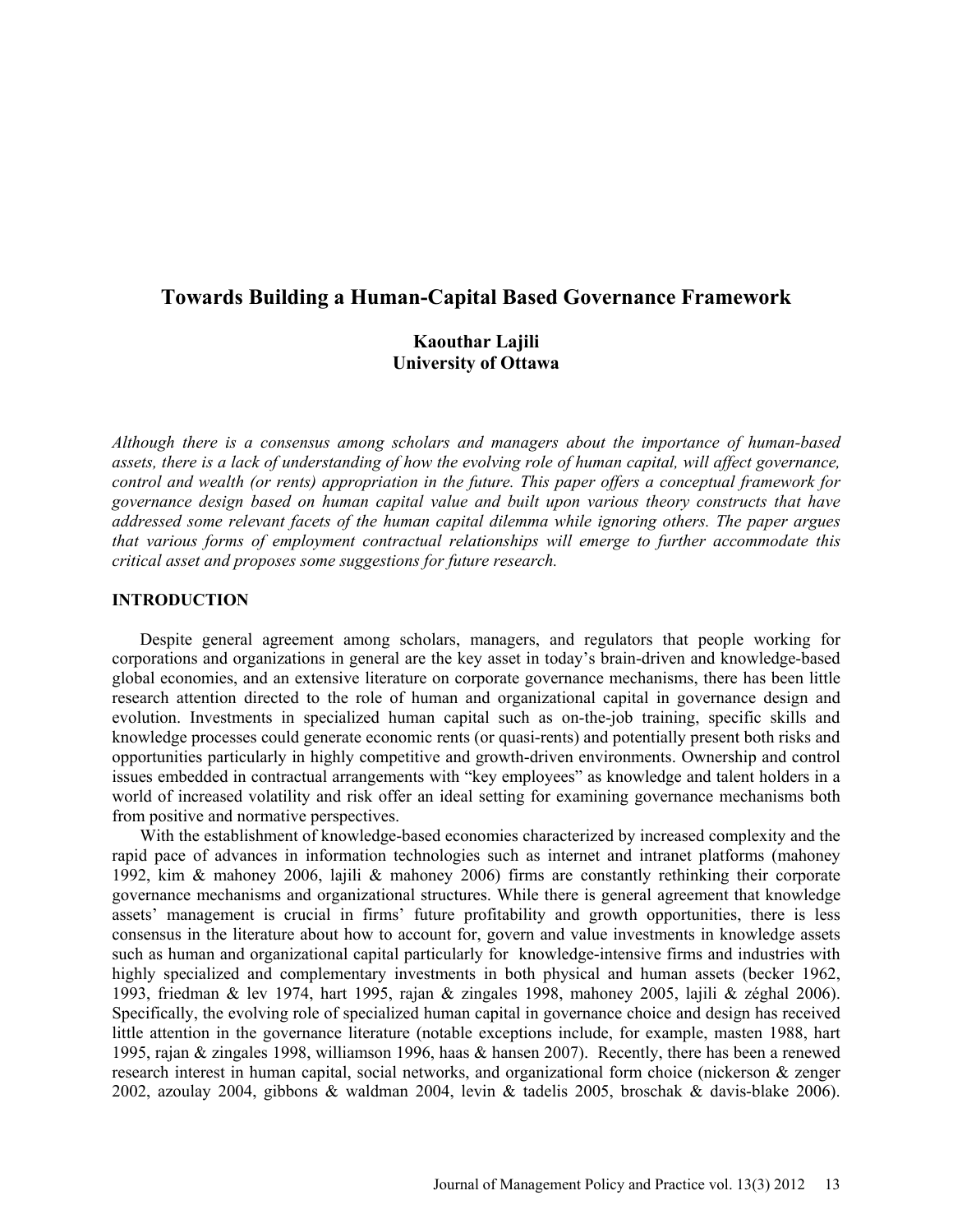Furthermore, blair (1995) reports that accounting profits may represent less than 60% of the total economic rents and quasi-rents generated by us corporate activity in 1993. This figure is expected to be increasingly more significant in the knowledge and service-based economies of the  $21<sup>st</sup>$  century (asher, mahoney and mahoney 2005).

The present paper explores the role of human capital in the design and evolution of governance mechanisms based on strategic management, organizational economics, human capital and strategic human resource management literatures. It also proposes a set of testable propositions with regards to which governance mechanisms would favor or hamper investments in human capital accumulation within and across organizations and other institutional arrangements. The paper is divided in three sections: first, the role and place of human capital and resources in governance design based on the most prominent theories of the firm in strategic management and organizational theory literatures are investigated. Second, a set of propositions and testable hypotheses are presented to help delineate how certain human capital features affect governance choice and design. The final section concludes and offers some suggestions for future research.

#### **Role of Human Capital and Dynamic Capabilities in Organizational Design Theories**

Human aspects in organizational economics and strategy literature date back to the seminal and foundational works such as Barnard 1938, Simon 1947, 1982, and Cyert and March 1963, among others. The behavioral approach to the theory of the firm detailed in these works provides the foundation for today's most prominent organizational economics and strategic management theories (e.g., Mahoney 2005). In its simplest form, employees as members of an organization contribute their services, time and effort to the organization in return for *"inducements"* offered by the organization (Barnard 1938, Mahoney 2005). Such inducements or incentives include monetary rewards (e.g., wages and benefits) as well as non-monetary rewards such as prestige, work environment, career development and other relational capital. Although this contract-based relationship of employees to their organization seems fundamental to organizational identity, the employment contract is characterized by an *authority relationship* in contrast with arm's length contracting such as the case of commercial contracts for services or products (see for example Masten 1988 for detailed legal analysis of employment contracts within and across firms).

What is the role of human capital (or assets) in various theories of the firm in the organizational economics and strategic management contemporary literatures? In the following sections, we delineate how human capital was portrayed in these theories and lay the groundwork for the subsequent conceptual section to help explain and predict governance choice based on human capital attributes.

#### **Transaction Costs Theory**

Transaction costs theory (TCT) has been developed largely by Williamson (1975, 1985, and 1996) based on early works by Coase 1937, Barnard 1938, Arrow 1974, Simon 1947, Chandler 1962, among others. TCT is an efficiency-based theory of firm existence, scale and scope. In TCT, the employment relationship represents one component of vertical integration (firm organization) but could also cover various forms of employment contracts such as outsourcing and strategic alliances and joint ventures, among others. TCT focuses on market failures with respect to specific human capital where investments in firm-specific human capital are considered sunk costs since their value is expected to be much lower outside than inside the firm (e.g., human capital investments in wind turbine energy firm). These sunk costs increase the transaction costs of deploying human resource systems i.e., interrelated activities and functions and processes directed at attracting, developing and maintaining (or disposing of) a firm's human resources (Lado and Wilson 1994). Ex-post opportunism and hold-up problems might discourage investments in specific human capital, thus safeguards are needed to support and sustain investments in specific human capital (Wang and Barney 2006). The governance implications of specific human capital investments will be further examined in the following sections of the current paper.

Another important aspect of human capital theory from the perspective of TCT deals with the legal and contractual nature of the employment relationship. According to TCT, an authority-based relationship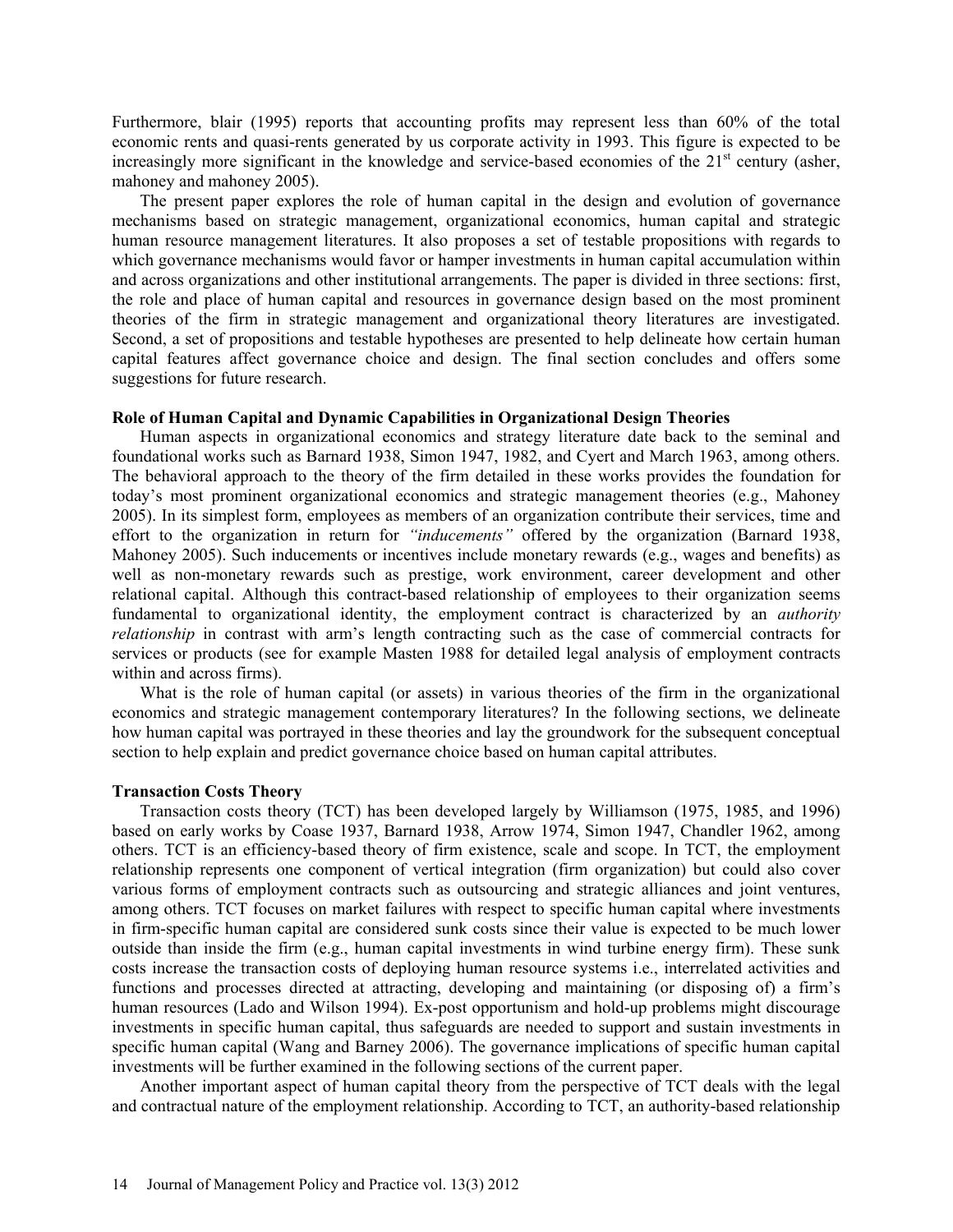characterizes the employment contract where employees are bound by law to obey, disclose relevant information, and act in the best interests and comply with the demands of their employers (Masten 1988). In response to Alchian and Demsetz's1972 argument that the employment contract is fundamentally similar to a contract between consumers and their grocers, Williamson (1972) and later Masten (1988) maintain that the employment relationship carries a relatively high degree of authority, flexibility, and information advantages (e.g., information sharing and coordination, sequential adaptation and internal conflict resolution mechanisms). In TCT, firm organization or hierarchy is oftentimes portrayed as an internal dispute resolution channel that avoids legal costs and favors sequential adaptation and information sharing and coordination, in other words, "hierarchy is its own court of ultimate appeal" (Williamson 1996). Therefore, human capital or assets are considered as potentially rent-generating resources where the higher the degree of asset specificity in terms of firm-specific "leaning by doing" and organizational knowledge accumulation creates "lock-in" between the employee and the employer that could potentially lead to costly haggling and hold-up problems. In order to minimize these positive transaction costs, relational and implicit contracting, relationship building, and trust enhancing behaviors could favor firm organization over arms' length employment contracts. The less firm-specific the investment in human capital, and the higher the uncertainty regarding future industry growth and demand, the more likely the boundaries of the firm will be expanded to accommodate inter-firm linkages and strategic alliances (including labor outsourcing) to achieve transactional efficiencies.

#### **Agency Theory**

Agency theory is another major theoretical framework under which human capital and resources have been examined in the strategic management and corporate finance literatures, among others. Under the view of the firm as a nexus of contracts, the employment relationship under agency theory's mathematical branch (e.g., Holmstrom 1979) is a complete or comprehensive optimal contract where all foreseeable future contingencies and parties' obligations in all future states of the world are specified a-priori no renegotiation or ex-post contracting costs, which constitutes one of the most fundamental differences with TCT. Positive agency theory emphasizes team production and performance measurement (e.g., task programmability and non-separability) and thus offers a suitable framework for examining task design and reward structures in team-based organizational settings (Mahoney 1992, Alchian and Demsetz 1978).

Agency theory focuses on optimal employment contract design and terms and how to best align the interests of employee and employer following the delegation of tasks and the creation of agency costs. By minimizing the agency costs of labor contracts (i.e., selecting and hiring, training, motivating, compensation and pay, turnover, retirement, termination) agency theory offers an "idealistic" framework for employment contracts where the behavioral and operational details of how to effectively and efficiently align human and organizational goals is left largely unanswered (Gottschalg  $\& M.$  Zollo 2007, Coff 1997). A more realistic approach to employment contracts more fully developed in the strategy and modern property rights literature (e.g., Hart 1995, Rajan and Zingales 1998, Asher, Mahoney and Mahoney 2005) is based on contract incompleteness where an explicit recognition that the variables upon which rewards are structured such as effort, are not observable, nor verifiable. Implicit and/or relational contracts particularly for high human capital jobs (e.g., university professors, research scientists, management consulting, legal, finance and accounting professional firms) are examples of incomplete contracts which could be examined within the agency framework augmented by property rights and stakeholder theories.

Information asymmetries in labor markets create market frictions and agency costs, i.e., monitoring costs, bonding costs, residual loss (Jensen and Meckling 1976). For example, ex-ante adverse selection and ex-post moral hazard could impede employee hiring decisions (resource picking and resource building processes, Makadok 2001). Furthermore, the legal implications of the employment relationship in terms of nondisclosure liability on the part of the employee and the employer's liability for the mistakes or torts of his employees (e.g., the Exxon Mobil's oil spill) may lead to higher monitoring costs (Masten 1988). The separation of ownership and control in agency relationships also creates agency and information costs. In employment relationships, for example managers and key employees may under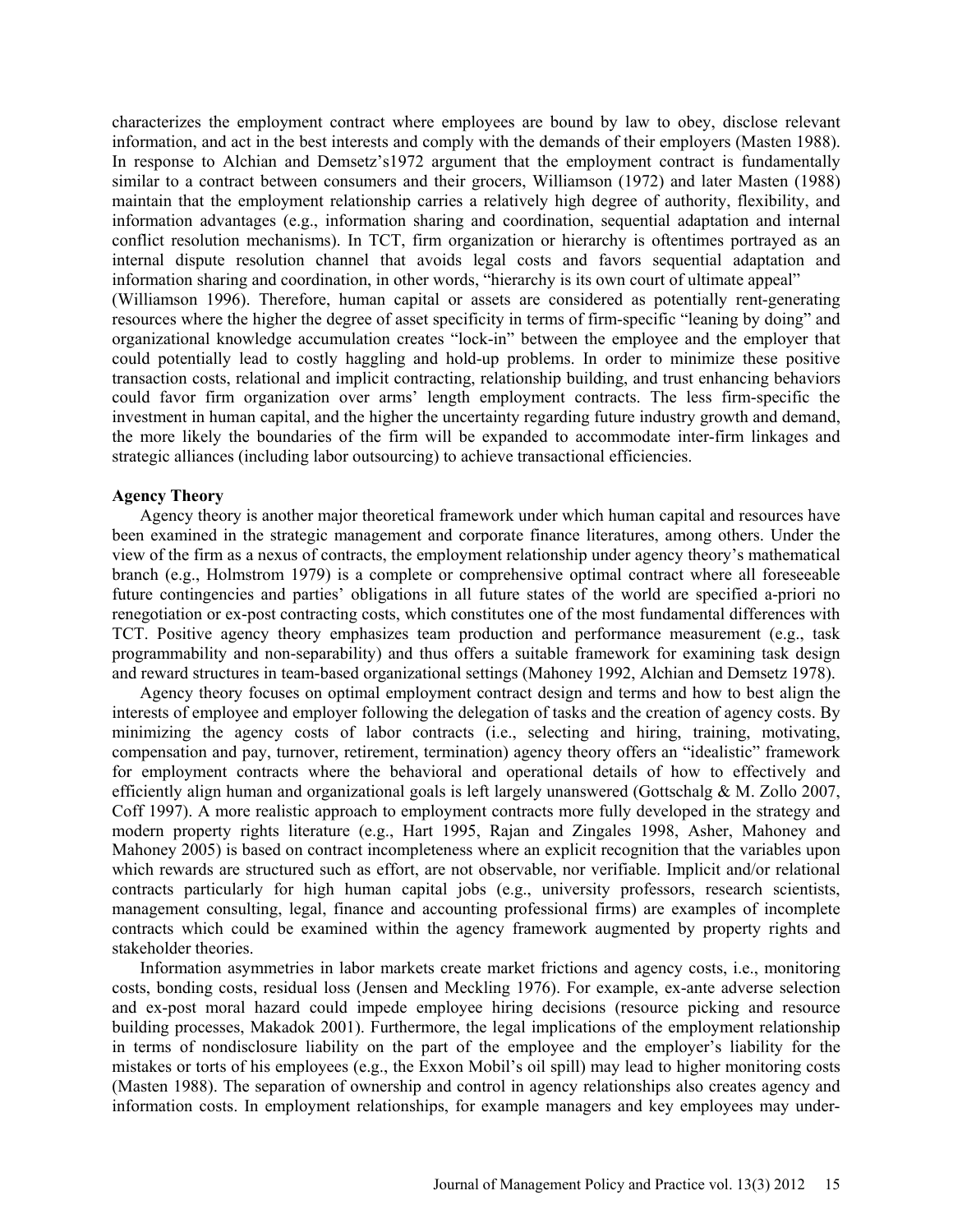invest in firm-specific human capital creating potential residual loss due to misaligned individual and organizational objectives. To mitigate agency loss, incentive alignment contracts and schemes are proposed by agency theory (e.g., performance-based compensation packages, stock ownership plans, pension and benefits…). Moreover, risk sharing arrangements and firm diversification strategies aimed at managing environmental uncertainties and risks posed by the rapid and complex changes in the firm's internal and external environments could offer some safeguards for employees and thus elicit more optimal levels of firm-specific investments in human and organizational capital.

The allocation of the residual rights of control over the use of the assets resides with the owner of the asset (Hart 1995). For example, in the case of public companies, the board of directors and management hold the residual rights of control and decision making over the use of tangible and intangible assets. However, and because human capital is essentially owned by the employees, they should hold the residual rights of control over the use of their skills, knowledge and abilities (i.e., human capital). This in turn poses one of the most fundamental and challenging problems in managing and leveraging human assets for value creation, appropriation and sustainability (i.e., competitive advantage).

#### **Resource-Based View/Dynamic Capabilities**

The resource-based view in strategic management considers the firm as a collection of heterogeneous human and non-human resources forming its capabilities. This portfolio of tangible and intangible assets skills, knowledge assets and processes such as routines, experience, and codified and tacit knowledge is increasingly driving wealth creation in today's information and knowledge-based economies (Penrose 1959, Barney 1991, Nelson and Winter 1982, Grant 1996, Mahoney 2005, Ireland and Webb 2006). Three important aspects characterize the RBV contribution to the theory of the firm (Mahoney 2005, Ireland and Webb 2006):

- 1) Value or wealth creation (how is wealth created and source of rents and quasi-rents)
- 2) Value appropriation and distribution (how is value divided among key firm stakeholders)
- 3) Value sustainability (how can a firm's competitive advantage be maintained over time)

Human capital and firm-specific human resource systems could be a source of value creation and competitive advantage particularly for knowledge firms (such as Microsoft, Google, RIM, and Amazon, among others) but these competitive advantages may be elusive and pose hard dilemmas for management (Coff, 1997, 1999). Indeed, the processes by which firms transform resources and capabilities into competitive advantages are still largely not well understood (Simon, Hitt and Ireland 2007, Wright et al. 2001). The field of strategic human resource management (SHRM) specifically examines how human resource management systems lead to sustainable competitive advantage using the resource –based view (Wright et al. 1994, Wright et al. 2001, Lado and Wilson 1994, Youndt and Snell 2001). For example, Wright et al. (2001) examine the differential effects of human resource practices on human capital, social capital and organizational capital. They define *human capital* as the pool (or stock) of skills, knowledge and abilities of employees, *social capital* as the relationships that support knowledge exchange and sharing, and *organizational capital* as the knowledge embedded in the organization's systems and processes (Wright et al. 2001). Thus for human capital to potentially lead to sustained competitive advantage for the firm, it would have to be constantly and appropriately embedded, leveraged and deployed within the firm's social and organizational capital and efficiently managed within the firm's environmental context (Lippman and Rumelt 2003, Simon et al. 2007). The introduction of environmental complexity, learning and change lead to the concept of dynamic capabilities with a focus on both resource picking and resource/capability building as key sources of economic rent creation. Alignment between individual and collective or organizational interests is crucial for generating sustainable competitive advantage (role of motivation types, drivers, and processes, agency and governance-based competitive advantage) Gottschalg and Zollo (2007), Asher, Mahoney and Mahoney 2005, Makadok (2003).

The uniqueness, scarcity, and inimitability of these dynamic capabilities potentially lead to sustainable competitive advantage and above-normal returns. But how do human capital investments (specific and general types) fit in this dynamic capability/resource-based of the firm and what are the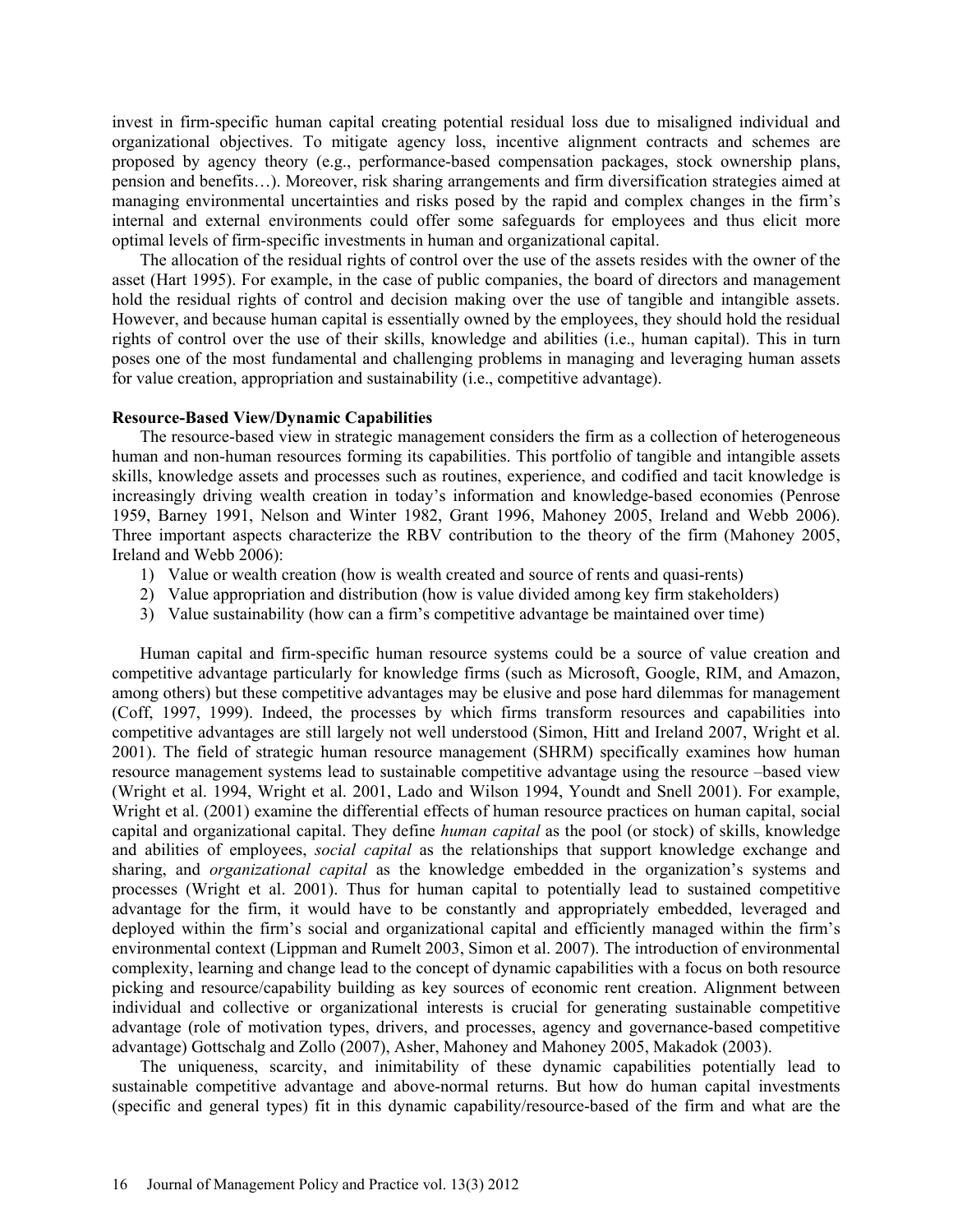governance structures that would support such investments? The real options framework (e.g., Trigeorgis 1997) offers some interesting insights into how to leverage and manage human resources strategically by building flexibility into investments in human and organizational capital. This will be further developed in the following sections of the current paper.

#### **Property Rights Theory**

Property rights theory (PRT) was developed as a response to agency theory establishing contract incompleteness. Comprehensive contingency-based contracts are costly and difficult to write in a world of uncertainty, bounded rationality and asymmetric information, thus the party who holds the residual rights of control and decision making (rights that have been contracted away) over the assets of the firm will also own the assets (Hart 1995) and is entitled to rents generated by the use of these assets. Property rights are the social institutions that define or delimit the range of privileges granted to individuals to specific resources, such as parcels of land or water (Libecap 1989). They include the right to exclude non-owners from access, the right to appropriate the stream of economic rents, and the right to sell or otherwise transfer the resource to others (Mahoney 2005). With respect to human resources, firms hold property rights over the physical resources and other intangible assets (such as patents, reputation, and organizational capital) but employees hold the residual rights of control over their human capital unless explicitly specified in the employment legal contract. Human assets are usually bundled with physical assets (co-specialized or complementary assets) to create firm value and generate rents (e.g., a research scientist in a pharmaceutical firm or at a university research centre and the laboratory he/she works at, insurance agents and customer files, IT engineer and management information systems specific to a particular company such as IBM….). Employees cannot be "owned" by their employers since employees can leave the firm at will, however, employers usually have residual rights of control over the complementary assets (tangible and intangible such as patents) which gives them leverage and ultimately control over human assets (Hart 1995, Mahoney 2005). Firms earn income from the use of their human resources and enter into employment incomplete (relational or implicit) contracts with their employees over the use of resources, information disclosure, termination, and access to resources (Masten 1988, Rajan and Zingales 1998). Firms can theoretically "sell" their accumulated human capital (specific and general types) when they agree to merge or be taken-over by other firms. For example, the Cognos takeover by IBM in 2008 is one illustration where the patented software and the engineers or programmers are bundled to form most of the firm value (intangible asset-driven) and sold to IBM. Of course, the option to leave the new company by Cognos employees again suggests companies do not hold any property rights over employees but over a specialized asset (software) that could be unbundled from the human asset if enough replication and standardization is available to train new engineers to develop and work on such software. Residual rights of control and access to specialized assets should rest with the agents who are best positioned to make the best use of the assets to increase the value of the firm (Mahoney 2005). This will in turn have important implications for optimal governance which is further discussed in the following sections.

# **Other Theories: Stakeholder Theory and Labor Markets Theory**

#### *Stakeholder Theory*

Stakeholder theory is another theoretical framework under which human capital investments and governance could be approached. Stakeholder theory is a broad-based framework that has been undergoing significant growth in the last few decades. It has developed largely in response to the shareholder supremacy view of agency theory and finance-based theories. Indeed, considering shareholders as the only residual claimants and the only stakeholders exposed to the business and financial risks of the company seems to be increasingly an unsatisfactory and highly simplified assumption (Zingales 2000, Asher, Mahoney and Mahoney 2005). For example, the recent bankruptcies in the financial services and automotive sector suggest that multiple stakeholders namely bondholders and employees (internal stakeholders) hold significant stakes in the firms they invest in (human capital for employees and financial capital for bondholders) and are exposed to the same risks as the shareholders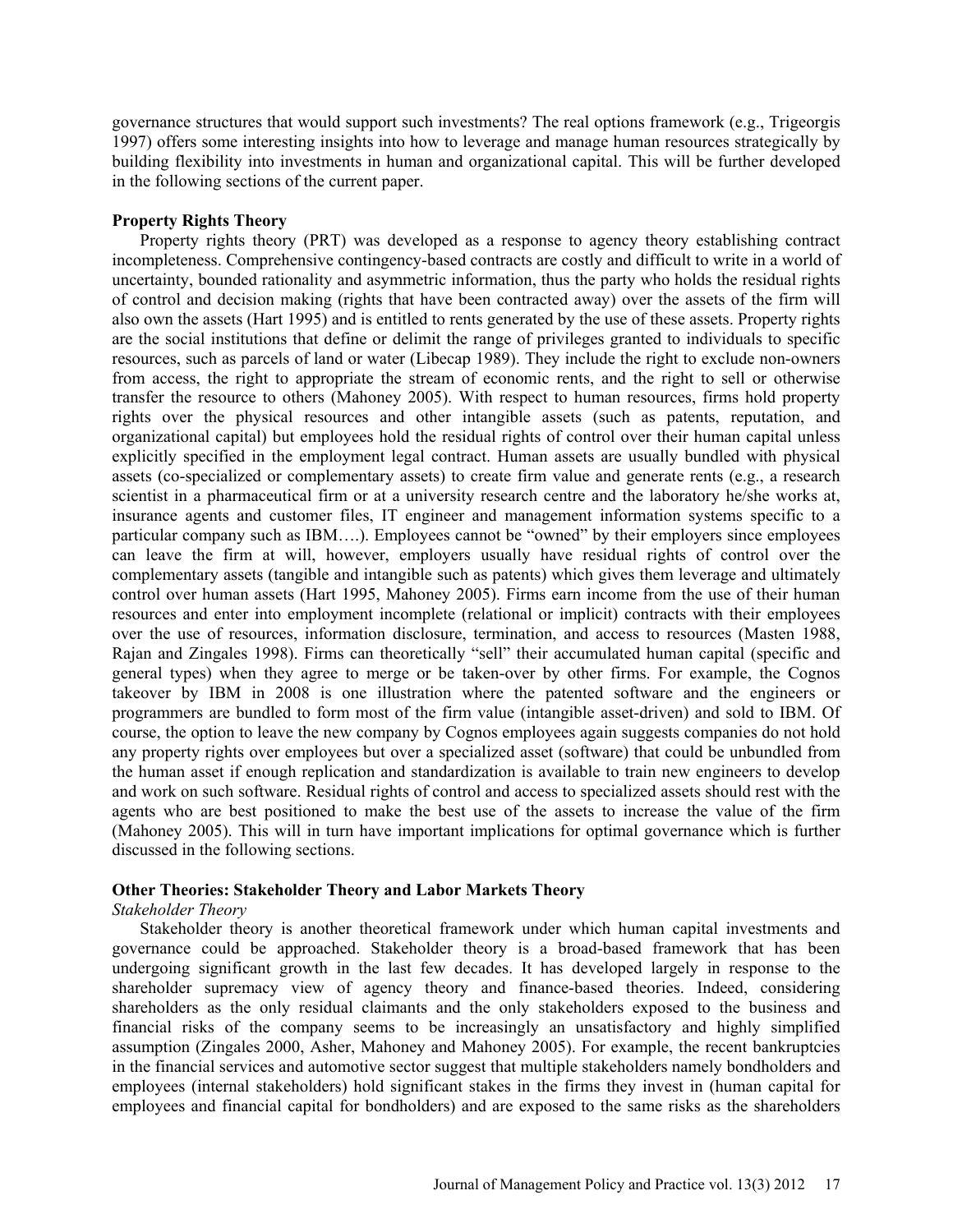(providers of equity capital). Employees are usually identified as a salient stakeholder group in stakeholder theory and some of the social and ethical aspects of employment relationships have been examined in the management literature; descriptive, instrumental, and normative aspects of employee stakeholder management (Preston and Donaldson 1995). The stakeholder approach in corporate governance is particularly noteworthy of fundamental differences between some countries. For example, Donaldson and Preston (1995) quote the following from "The Economist" issue 1993:52 " *…In America, for instance, shareholders have a comparatively big say in the running if the enterprises they own; workers…have much less influence. In many European countries, shareholders have less say and workers more…In Japan… managers have been left alone to run their companies as they see fit—namely for the benefit of employees and of allied companies, as much as for shareholders."* It would be interesting to examine more systematically whether these institutional and culture-based differences still persist across major developed countries such as the US, Canada, the UK, France, Germany and Japan, among others. Stakeholder theory could be complemented with modern property rights and the incomplete contracting theory to further shed light on the distributional and social aspects of human capital governance as discussed below.

## *Labor Markets Theory*

Since the early 1960s, the theory of human capital accumulation has been largely developed within the labor economics literature and stimulated research interests in other business fields such as organizational economics, strategy, accounting, finance, and human resource management (e.g., Becker (1962, 1993), Acemoglu and Pischke 1998, 1999, Kessler and Lulfesmann 2006, Azoulay 2004, Booth and Bryan 2005, Friedman and Lev 1974, Dittman, Juris and Revsine 1976, Coff 1997, Masten 1988). Much of the earlier literature developed the general framework for examining human-capital related investments and returns from both individuals' and firms' perspectives and attempted to capture and/or measure the impact of human capital investments on wages and returns as well as on firm performance. One of the most notable contributions of standard human capital theory (Becker, 1964, Mincer 1974) is its distinction between general and firm-specific training or human capital and the general implications of training investments and impacts on wages. According to human capital theory, firm-specific human capital and training refers to knowledge, skills, and experience acquired and accumulated on-the-job within the boundaries of the firm and which are specific to the firm's assets, business model, or knowledge processes and networks and "learning by doing". The degree of firm specificity in human capital investments depend on the transferability of the knowledge and skills acquired by employees in alternative jobs and whether or not this knowledge loses value in its next best use (Williamson 1975, 1985). These two definitions of specific human capital in labor economics, TCT and RBV clearly coincide. However, TCT, RBV, Agency and property rights theories did not fully utilize labor markets theory to further address and solve human capital-related problems in modern organizations. The current paper attempts to partly fill this research gap.

Investments in general human capital increase worker's productivity in various employment situations, namely with other employers, it will increase future earnings and wages for workers who receive it in a competitive labor market, and thus the current employer might not provide the training and the worker has to pay for such general training (Acemoglu and Pischke 1998). The firm should only pay for specific training such as an idiosyncratic internal information system or manufacturing processes and machinery that are used exclusively in the firm. However, empirical evidence seems to suggest that employers would pay for general and specific-types of human capital investments (Booth and Bryan 2005) which could be one way to motivate and retain key employees and/or bundling of human and organizational capital by firms (Lajili 2010, Forthcoming). Moreover, the market for talent (both managerial and technical talent) is characterized by information asymmetries, thinness (small numbers bargaining), asset specificity, causal ambiguity, and uncertainty (Coff 1997). This could lead to market failure and incomplete contracting and thus the governance of such employment contracts would incorporate non-financial elements such as social networking, trust and relationship building, knowledge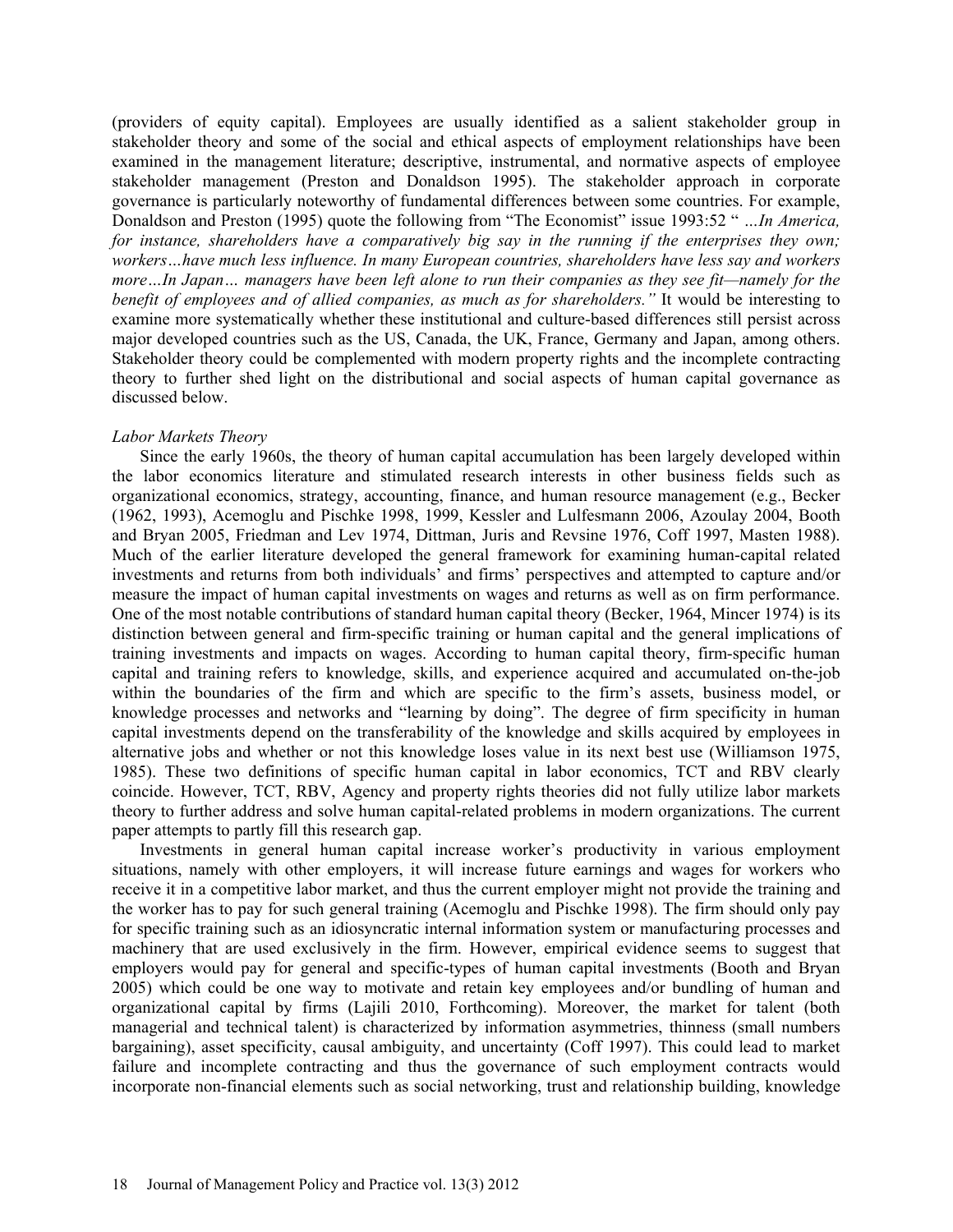and information sharing as well as idiosyncratic employment contracts (Rousseau, Ho and Greenberg, 2006).

Recent research testing Becker's human capital framework shows among other things that because investments in human capital (such as training and development expenditures) are not readily and publicly disclosed by companies in their annual reports, financial markets are "myopic" when valuing companies particularly those with intensive labor or knowledge capital. For example, Lajili and Zéghal (2005a) found a negative but not significant relationship between the market value of a sample of US firms and their book values augmented by human capital-related indicators such as estimated labor productivity and efficiency measures. Because human assets are not currently recognized on firms' balance sheets (total labor costs are largely voluntarily disclosed in North America) financial markets seem unable or unsure of incorporating the valuation impacts of investments in human capital (both of the general and specific types). In a different study, and using a portfolio performance approach, Lajili and Zéghal (2006) found that portfolios of labor disclosing firms with higher estimated labor productivity and efficiency measures outperformed their counterparts with lower values respectively. Thus, modern labor economics offers interesting insights for measuring and quantitatively assessing human capital contributions to increased firm value and could be used to help minimize the information asymmetries between employees and employers with regards to employees' claims on the value of the firm.

Table (1) summarizes the previous discussion about the role of human capital in various theories of the firm and labor economics.

| <b>Theoretical Construct</b>                             | <b>Focal Human Capital Points</b>                                                                                                                                                                                                                                                                                                                                                                                                       | <b>Valuation Aspects</b>                                                                                                                                                                                                                                                           | <b>Governance Mechanisms</b>                                                                                                                                                                                                                                                                                                                                                                   |
|----------------------------------------------------------|-----------------------------------------------------------------------------------------------------------------------------------------------------------------------------------------------------------------------------------------------------------------------------------------------------------------------------------------------------------------------------------------------------------------------------------------|------------------------------------------------------------------------------------------------------------------------------------------------------------------------------------------------------------------------------------------------------------------------------------|------------------------------------------------------------------------------------------------------------------------------------------------------------------------------------------------------------------------------------------------------------------------------------------------------------------------------------------------------------------------------------------------|
| <b>Agency theory</b>                                     | Interest alignment (employer-<br>employee)<br><b>Incentive compensation</b><br><b>Agency costs</b> (ex-ante<br>screening and ex-post<br>monitoring costs of employment<br><i>contracts</i> )<br>Cost/risk sharing contracts                                                                                                                                                                                                             | Minimum agency<br>$costs \rightarrow incentive$<br>compatible complete<br>contracts $\rightarrow$<br>performance-based<br>compensation,<br>equity/asset<br>ownership, internal<br>controls and<br>monitoring devices                                                               | The higher the agency costs<br>related to the employment<br>relationship (e.g.,<br>asymmetric information and<br>moral hazard in labor<br>contracts) the more<br>incentive and performance-<br>based compensation and<br>rewards are expected. Firm<br>governance more likely if<br>high agency costs and labor<br>market failures (e.g.,<br>managerial talent) with<br>incentive compensation |
| Resource-<br>based/Dynamic<br><b>Capabilities theory</b> | Unique, inimitable individual<br>skills and/or organizational<br>routines: knowledge creation<br>and sharing processes.<br><b>Dynamic capabilities (learning</b><br>mechanisms and collective<br>activities to generate and<br>modify operating routines to<br>improve organizational<br>effectiveness (Zollo & Winter<br>2002)<br><b>Real Options</b> (human capital<br>investments under uncertainty,<br>flexibility as a competitive | Leveraging firm<br>capabilities (human<br>assets) and<br>harnessing dynamic<br>capabilities<br><i>(investments in</i> )<br>specific human<br>capital) for<br>sustainable<br>competitive<br>advantage $\rightarrow$ Human<br>capital investments<br>and rent creation<br>Experience | Motivational mechanisms to<br>align interests and create<br>positive work environment<br>for the employees: shared<br>governance, participation,<br>equity ownership, flexibility                                                                                                                                                                                                              |

**TABLE 1**

# **THEORETICAL INSIGHTS ON THE LINKAGES BETWEEN HUMAN CAPITAL AND GOVERNANCE MECHANISMS**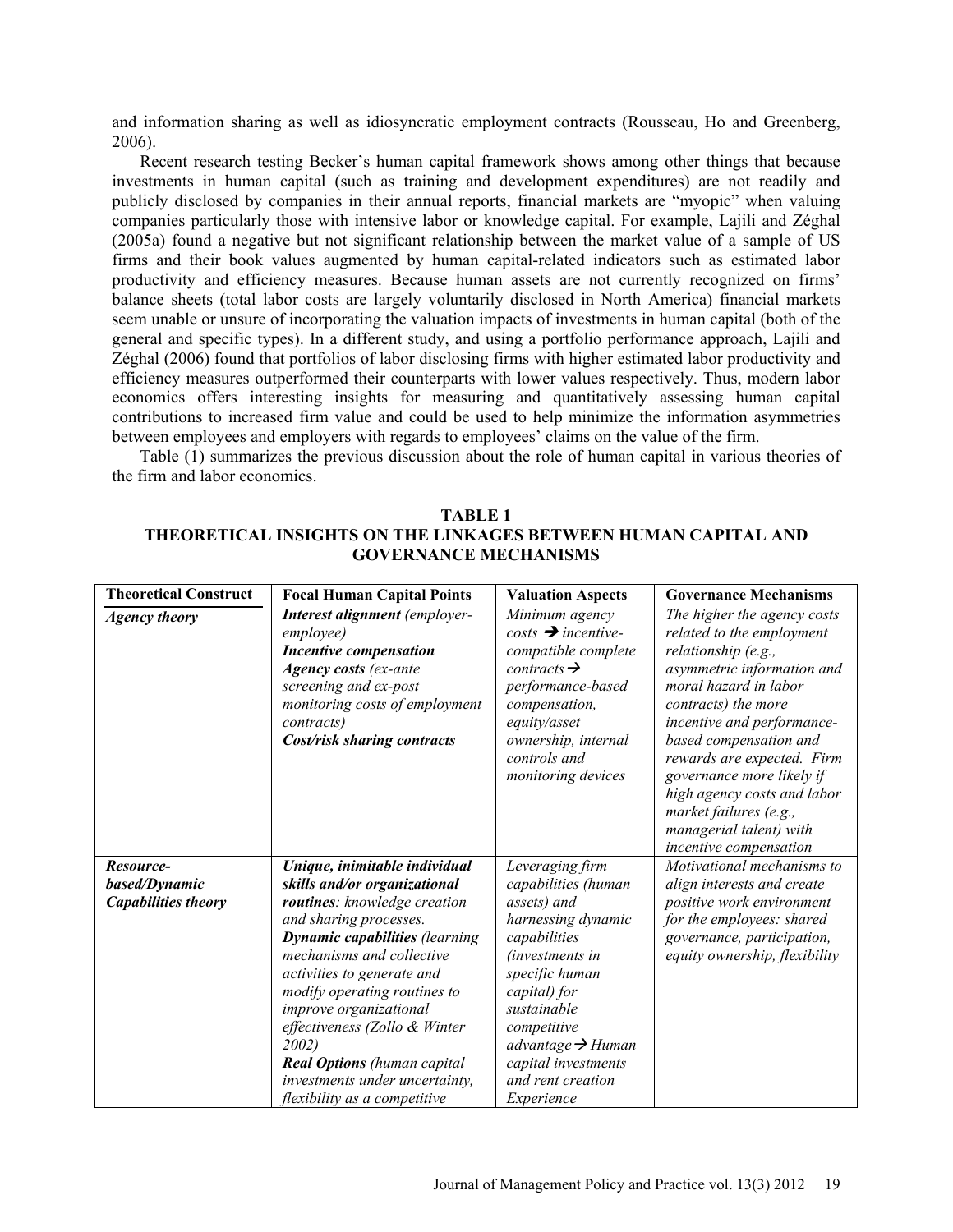|                               | advantage)                             | accumulation,                    |                               |
|-------------------------------|----------------------------------------|----------------------------------|-------------------------------|
|                               |                                        | knowledge                        |                               |
|                               |                                        | articulation and                 |                               |
|                               |                                        | codification                     |                               |
|                               |                                        | processes, team work             |                               |
|                               |                                        | and motivational                 |                               |
|                               |                                        | mechanisms                       |                               |
| <b>Property rights theory</b> | Asset ownership rights (e.g.,          | Ex-ante allocation of            | Co-specialized and            |
|                               | exclude non-owners from                | rights affects ex-post           | complementary assets imply    |
|                               | access, stream of economic             | division of surplus              | firm governance and           |
|                               | rents appropriation, sale or           | and rents $\rightarrow$          | implicit/relational           |
|                               | transfer of assets)                    | allocation of                    | contracting supported by      |
|                               | Incomplete contracts (due to           | ownership rights and             | equity ownership and/or       |
|                               | bounded rationality and                | access to critical               | governance participation      |
|                               | opportunism)                           | assets (Rajan &                  | (e.g., scientists in          |
|                               | <b>Residual rights of control</b> (who | Zingales 1998)                   | pharmaceutical firms)         |
|                               | detains rights that have been          | affects power                    | Unbundling the property       |
|                               | contracted away matter)                | distribution inside the          | rights attached to human      |
|                               |                                        | firm $\rightarrow$ incentives to | capital could lead to hybrid  |
|                               |                                        | make prior                       | modes of governance such      |
|                               |                                        | relationship-specific            | as partnerships, franchising, |
|                               |                                        | investments such as              | high-powered incentives and   |
|                               |                                        | specific human                   | performance-based             |
|                               |                                        | capital investments              | compensation (e.g.,           |
|                               |                                        | would be affected by             | investment banks, legal and   |
|                               |                                        | these ex-ante                    | accounting firms)             |
|                               |                                        | ownership and power              |                               |
|                               |                                        | allocation rights                |                               |
| <b>Stakeholder theory</b>     | Employees as a key stakeholder         | Positive and                     | Governance sharing and        |
|                               | group                                  | instrumental                     | participation (e.g., dual     |
|                               | Corporate social                       | approaches to human              | board governance in some      |
|                               | responsibility(CSR) in                 | capital investments,             | European countries and        |
|                               | recruitment, training and              | bargaining and labor             | Japan) government             |
|                               | development of the workforce,          | contracts                        | regulation or CSR-based       |
|                               |                                        |                                  |                               |
|                               | social justice, equity and             | negotiations                     | social performance            |
|                               | fairness                               |                                  | incentive, disclosure rules   |
|                               | ethical dimension of human             |                                  | and corporate practice with   |
|                               | resource management                    |                                  | respect to human resource     |
|                               |                                        |                                  | management                    |
| Labor markets theory          | Labor market structure                 | Specific and general             | Market-based wage             |
|                               | (competitive, monopolistic,            | human capital                    | determination and             |
|                               | oligopoly, market imperfections        | investments in purely            | conditions attached to costly |
|                               | and frictions in specific human        | and imperfectly                  | investments in general and    |
|                               | capital)                               | competitive labor                | specific human capital        |
|                               | <b>Human capital investments</b>       | markets                          | accumulation (e.g.,           |
|                               | and returns (firm and                  | Wage structure and               | Executive MBAs in the         |
|                               | employee's views)                      | returns to human                 | government sector)            |
|                               | <b>Productivity measurement</b>        | capital investments              | Turnover and workforce        |
|                               | (value marginal product and            | Cost/risk sharing,               | mobility could be increased   |
|                               | labor costs differential)              | credit constraints and           | with general and specific     |
|                               |                                        | investments in                   | human capital accumulation    |
|                               |                                        | training and                     | if opportunities to capture   |
|                               |                                        | development of                   | increased productivity are    |
|                               |                                        | workforce                        | available at future employer  |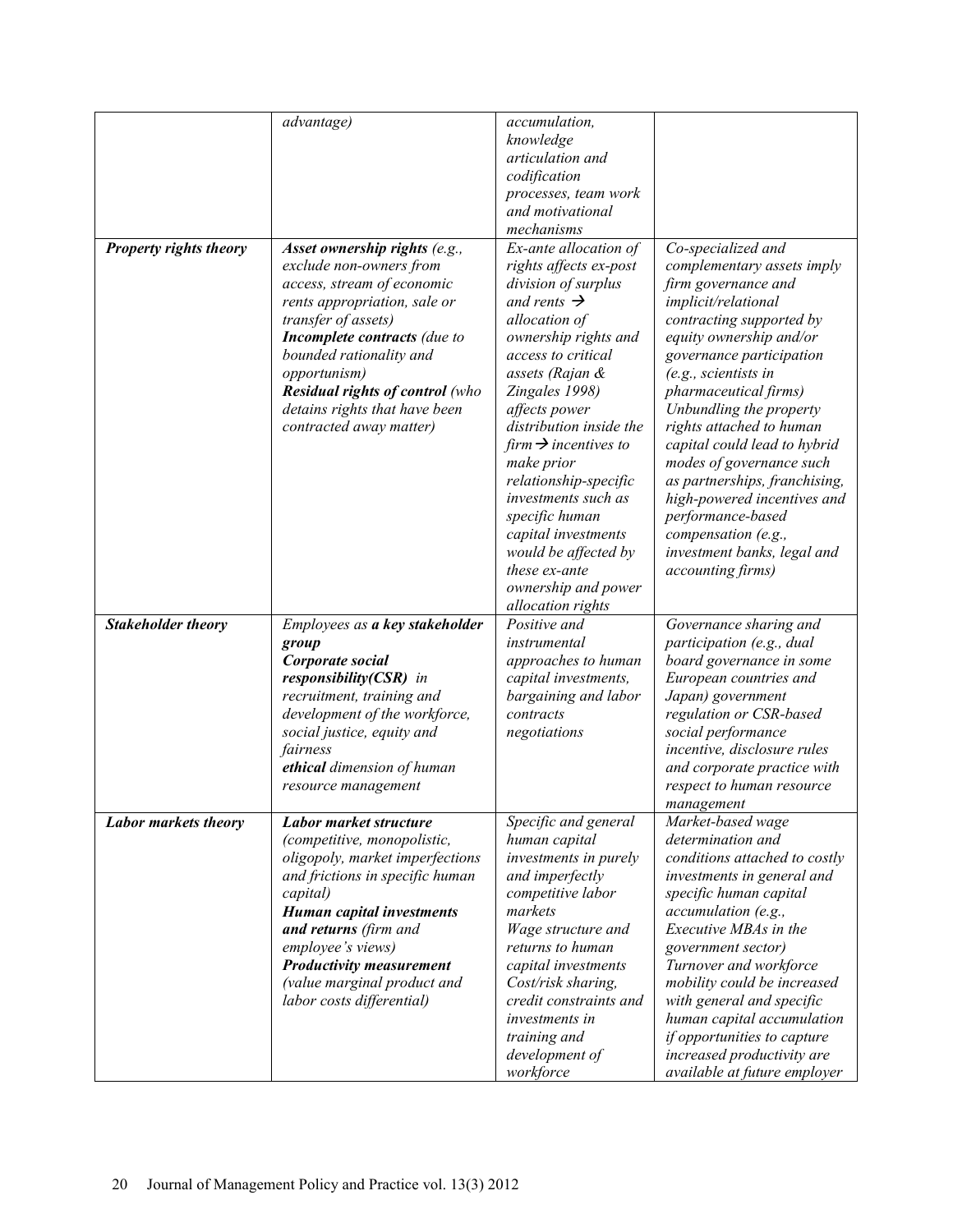| <b>Transaction-costs</b><br>Human asset specificity<br>task-, firm-, industry specific<br>theory<br>skills, "learning by doing"<br><b>Bounded rationality and</b><br><i>opportunism</i> : (ex-ante and ex-<br>post contracting costs) | Minimum<br>transactions costs<br>Specific human<br>capital investments<br>potentially generate<br>quasi-rents to the<br>employer increasing<br>the ex-post haggling<br>costs and hold-up<br>problems | The higher the human asset<br>specificity (firm-specific<br>skills and investments) the<br>higher the likelihood of firm<br>governance.<br>The lower the asset<br>specificity of human capital<br>investments, the more likely<br>the market and short-term<br>contracts (outsourcing) will<br>prevail. |
|---------------------------------------------------------------------------------------------------------------------------------------------------------------------------------------------------------------------------------------|------------------------------------------------------------------------------------------------------------------------------------------------------------------------------------------------------|---------------------------------------------------------------------------------------------------------------------------------------------------------------------------------------------------------------------------------------------------------------------------------------------------------|
|---------------------------------------------------------------------------------------------------------------------------------------------------------------------------------------------------------------------------------------|------------------------------------------------------------------------------------------------------------------------------------------------------------------------------------------------------|---------------------------------------------------------------------------------------------------------------------------------------------------------------------------------------------------------------------------------------------------------------------------------------------------------|

# **CONCEPTUAL FRAMEWORK FOR PREDICTING ORGANIZATIONAL DESIGN BASED ON HUMAN CAPITAL ATTRIBUTES**

How do human capital features and degree of importance in driving firm profitability affect the choice of governance mode (i.e., firm employment, labor contracts, partnerships, strategic alliances…)? What are the predictions of various theories of the firm with regards to human capital formation and investments? Do certain governance modes and associated theories of the firm hamper or favor investments in human capital? Why and how?

Following the previous section focusing on the role of human capital and human resource systems in the theories of the firm and labor markets, we develop propositions/hypotheses predicting the type of organizational form and supporting governance mechanisms based on the human capital and dynamic capabilities characteristics, and firms' strategy and growth objectives.

In the current paper, we argue that an integration of elements from various theories of the firm as well as from modern labor markets theory is needed to examine more systematically the role of human, social and organizational capital in driving firm wealth creation and rent generating dynamic capabilities. We further maintain that a theory of firm governance (corporate governance) where human capital is a focal point would help to improve our understanding of how human resource-driven value is created, appropriated and sustained over time. TCT and RBV could be joined in this framework to validate the potential of value creation, stakeholder, property rights and agency theory/incomplete contracting, and labor markets theories would provide the framework for eliciting appropriation and distributional effects of human capital value. Finally, the dynamic capabilities view of RBV would help examine the conditions under which human-based firm value is sustainable.

#### **Value Creation**

Human capital specificity in the form of idiosyncratic firm-level skills, routines, knowledge accumulation that is specific to a firm's technology, IT system or product market may potentially lead to a firm's competitive advantage (Barney 1991, Peteraf 1993, Williamson 1975). The specificity of the human capital accumulated inside the firm, and particularly the tacit knowledge (Grant 1996) represent rare, inimitable and valuable assets that could potentially generate economic rents and quasi-rents if this form of barrier to entry persists. However, investments in firm-specific human capital represent a necessary but insufficient condition for generating economic rents. The specific human capital investment has to be embedded in organizational routines and knowledge sharing and exchange systems to allow for the human knowledge and skill formation specific to the firm's operational environment, to be usable, accessible, leveraged and deployed to achieve the firm's corporate strategy and growth objectives (Lado and Wilson 1994, Snell et al. 1996, Wright et al. 1994, Wright et al. 2001). Thus we formulate our first proposition as follows: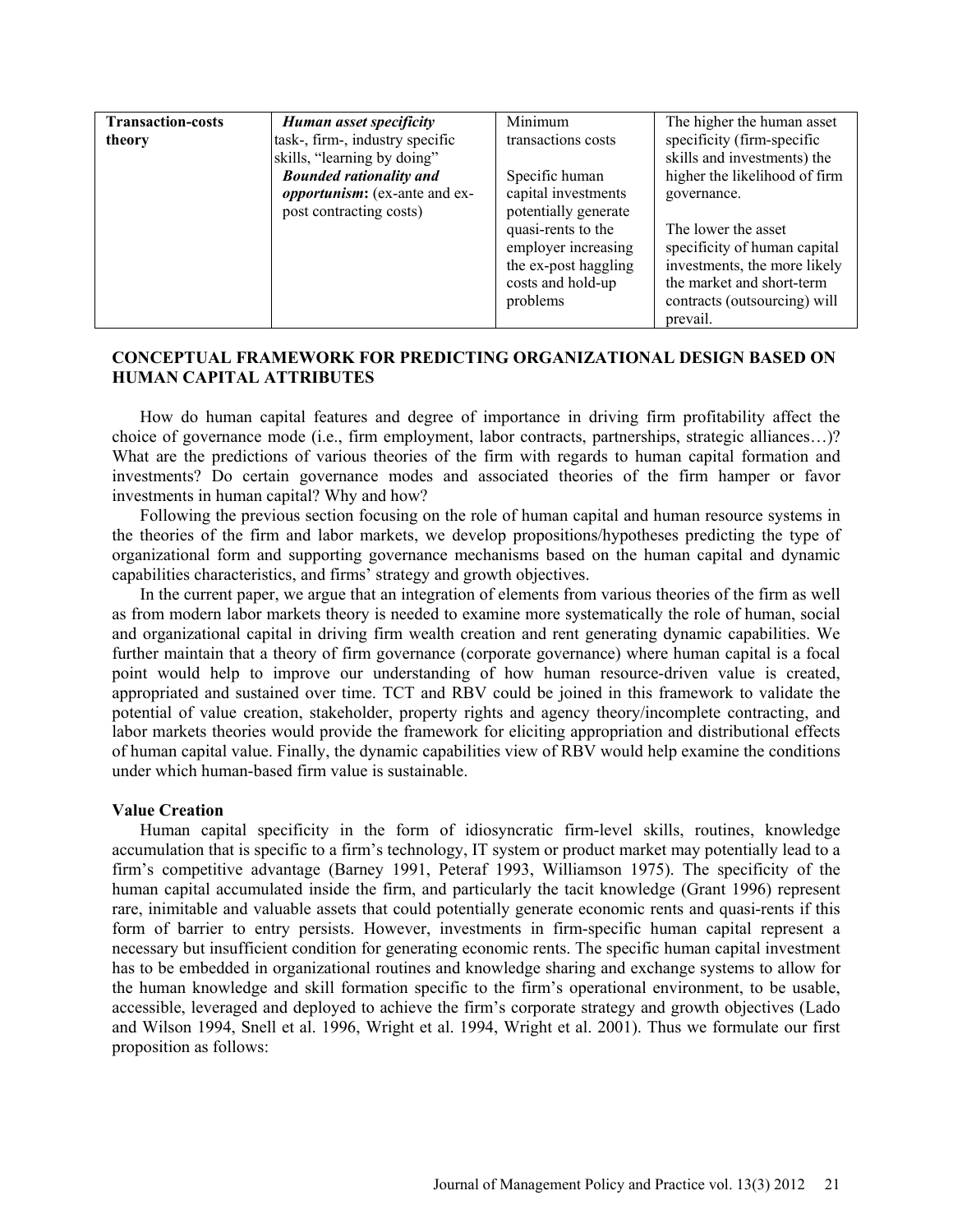*Proposition 1: a) Firms investing in firm-specific human, social, and organizational capital should have higher value and rent-generating potential leading to a competitive advantage.*

To be able to realize the potential economic rents and value created by firm-specific human, social and organizational capital, an effective and efficient alignment of individual, group and organizational goals needs to be achieved. By recognizing the strategic value added of human and organizational assets, firms relying more on such resources will invest more in human resource management systems to differentiate them from their competitors' and attract, develop and retain talent (Lado and Wilson 1994, Wright et al. 2001). Motivational, behavioral and group-based performance and teamwork enhancing HR strategies embedded in a firm's IT system and organizational routines also supports such alignment between individual and organizational goals using for example social networks, trust building and knowledge sharing strategies and systems (Coff et al. 2006, Gottschalg and Zollo 2007). Thus, the second part of proposition (1) is formulated as follows:

*Proposition 1: b) Firms having a better alignment between individual and organizational goals will be able to realize higher economic rents from investments in firm-specific human, social and organizational capital.*

#### **Value Appropriation**

The division and distribution of economic rents generated from the deployment of both general and firm-specific accumulated knowledge has been the subject of extensive research recently (Coff 1997, 1999, Rajan and Zingales 1998, Wang & Barney 2006, Von Nordenflycht 2010, Core and Guay 2010). Concepts based on human capital theory, agency theory and transactions-costs economics as well as organizational theory and the resource-based view offer key elements for thinking about this important component of human resource compensation arrangements. For example, incentive or pay-forperformance compensation packages allow for sharing the rewards and outcomes from investing in human capital accumulation and leveraging strategies between the firm and its employees. For example, Von Nordenflycht (2010) argues that alternative compensation such as contingent and performance-based pay is an organizational response and feature in knowledge-intensive firms, namely professional service firms (PSFs). Knowledge-intensive industries such as accounting, law, consulting and high-technology are all characterized by high levels of knowledge development and deployment and thus would require continuous investments in specific as well as general human capital. Since knowledge workers could be hard to direct and monitor ("cat herding" effect), contingent and long-term equity-based compensation would help mitigate such organizational challenges and help promote employee loyalty, satisfaction and retention by the firm. For example, the "partnership" governance structure in classic professional service firms such as accounting, law, and finance, offer a good illustration of this form of compensation arrangements where the partners are paid based on contingent and performance outcomes as well as holding equity ownerships in their firm (Von Nordenflycht 2010, Coff 1997). Furthermore, investment in specific human capital in particular raises the risk of opportunism as discussed earlier in the paper, and may potentially lead to under-investment in specific investments in human capital on the part of employees, therefore firms where revenues and profits are either directly or indirectly dependent on specific assets, training and talented employees, would more likely offer more competitive incentive compensation to their employees (executive management and key employees). The higher the risk perceived by employees when they invest in firm-specific human and organizational capital, and given that monitoring is costly and information is asymmetric or "opaque" between the firm and its employees, the latter will demand a higher risk premium in their compensation packages (Core and Guay 2010). Following this discussion, we formulate our second set of propositions 2 (a) and 2 (b):

*Proposition 2: a) Economic rents created by human, social and organizational capital should be appropriated by both the firm and its employees.*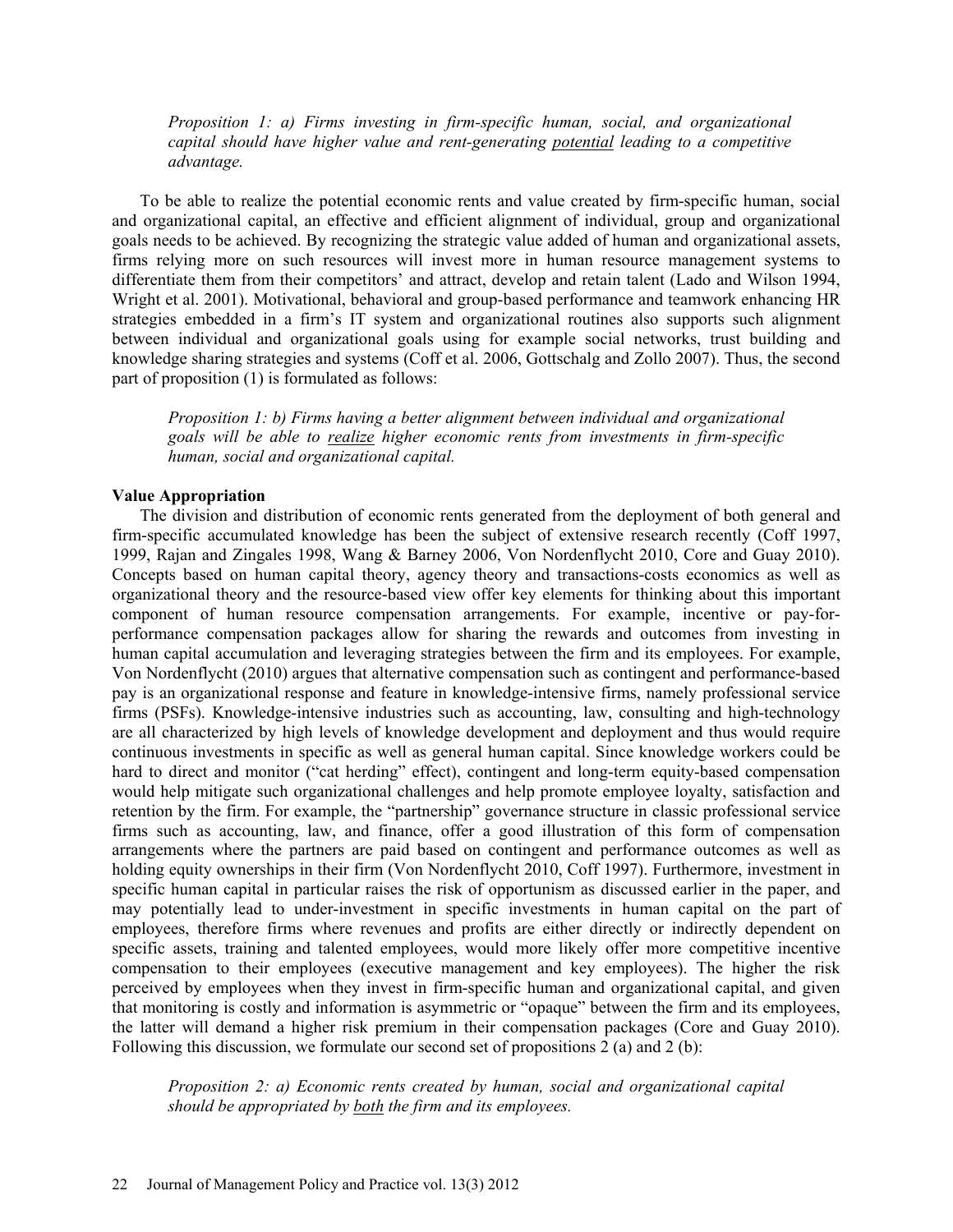*Proposition 2: b) Employees who invest more in firm-specific human, social and organizational capital will be exposed to higher opportunism and hold-up (transaction costs) from their employer and thus will demand higher returns and appropriation of the firm's rents.*

The form and level of compensation for employees who invest in firm-specific human capital is still an ongoing research effort both in academia, policy circles, and firms. Although prior research has mostly focused on executive compensation (e.g., Core and Guay 2010) we argue in the present paper that more comprehensive human resource governance-based strategies are warranted in the future to help provide sound theoretical and sustainable growth for companies looking to leverage their total human resource base (both management and employees). Stock ownership, option grants and long-term deferred compensation, as well as shorter term performance-based cash bonuses are all possible forms of sharing in the revenues generated by firms that invest, build and deploy their human resources and dynamic capabilities. However, in determining the optimal compensation arrangements particularly in the case of high investments in firm-specific human capital, the opportunity costs of such investments have to be known by both employees and the firm. For example, had the employee chosen to invest in general human capital instead of firm-specific human capital, she could increase her chances for work mobility, more competitive pay and work arrangements outside the firm. To induce the employee to invest in firmspecific knowledge and skills, the firm has to compensate the employee in excess of their opportunity costs. When the opportunism costs are added to this basic general vs. specific-human capital investment decision, the compensation arrangement could be higher or other complements or supplements to monetary compensation could be instituted. For example, flexible work arrangements, benefits packages, pension and post-retirement benefits, in addition to the work environment and culture, social and relationship building (Coff 1997, Wang and Barney 2006) could all compensate or substitute for the additional risk of investing in specific human capital. If companies fail to account for this increased risk facing employees investing in firm-specific human capital, then employees will most likely under-invest in the firm, and could potentially leave the company for a competitor. Here, the turnover threat could offer a solid bargaining position for employees especially if their human capital could be transferred to competing firms and is not dependent on a co-specialized asset (such as a research lab for a scientist in a pharmaceutical firm). Thus, we formulate proposition 2 c as follows:

*Proposition 2: c) The division of rents created by human, social and organizational capital should give sufficient returns and more than cover the opportunity costs of employees investing in firm-specific intellectual capital to keep employees in the coalition/firm.* 

## **Governance Structures Supporting High Human Capital Investments**

Although human resources and specialized human capital are increasingly viewed as major value drivers in today's information and knowledge-powered economies, governance mechanisms that would support and leverage corporate investments in such human capabilities seem to be lacking in general. For instance, extensive research has been directed to executive compensation and remuneration as a major component of governance structure with a predominantly agency theoretical focus (Core and Guay 2010, Blair 1995, Coff 1997). What is lacking is a comprehensive governance system that would address both executive and other key employee's investments in human capital, particularly rent-generating firmspecific human capital. One of the main goals of this manuscript is to offer a framework for governance design based on human capital value. This framework is built on various theory constructs that have addressed some relevant facets of the human capital dilemma while ignoring others. Employment relationships are complex and therefore a multi-theoretic framework focused on the governance and strategic management of human resources is needed. The proposed framework and associated predictions are illustrated in Figure (1).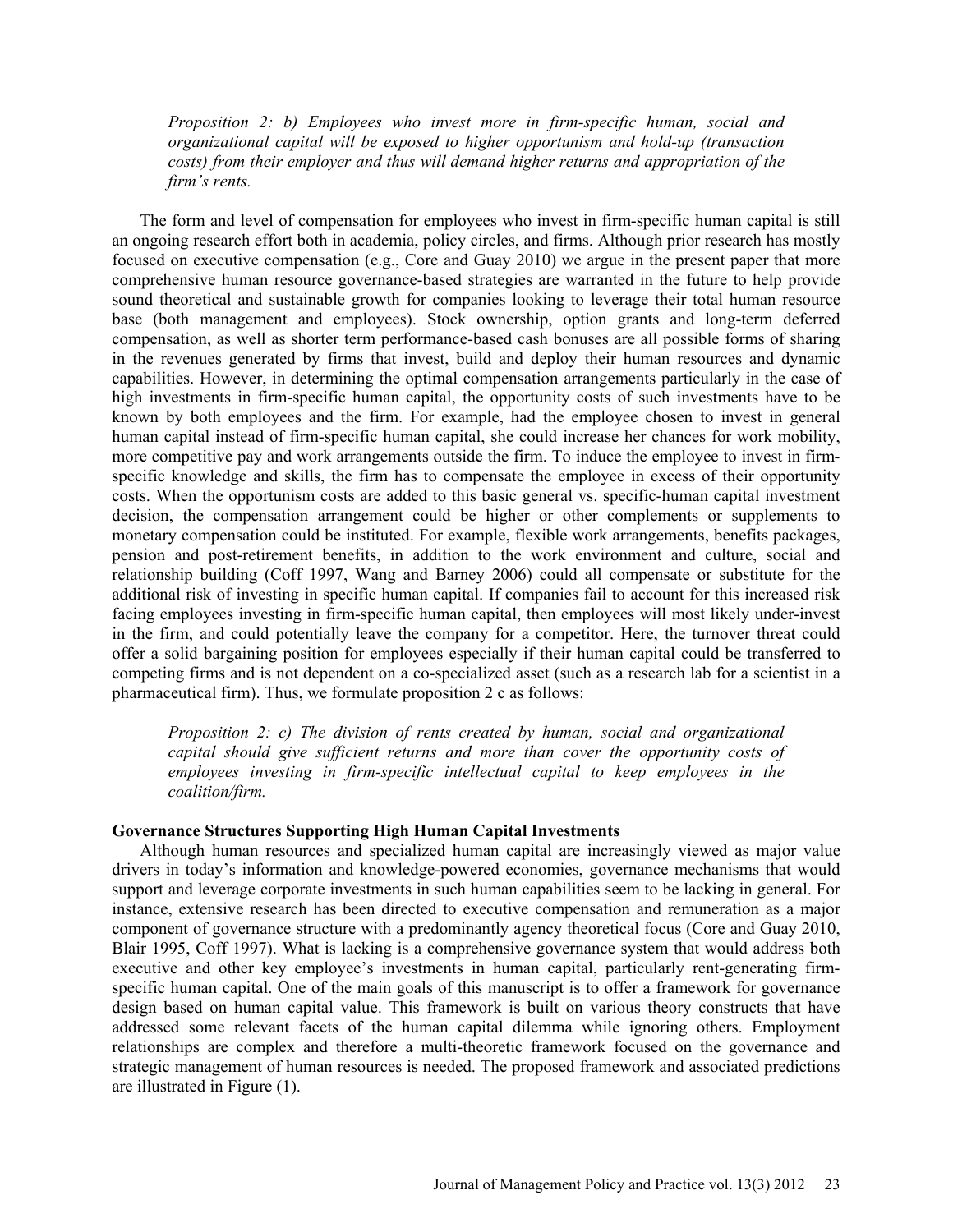Governance mechanisms that would support investments in human capital and leverage human assets in the creation of value and sustainable rents would balance the costs and benefits for both firms and employees. Thus, governance structures are expected to minimize the transactions costs associated with investing in firm-specific human capital for employees and provide the right incentives (both monetary and non-monetary) for such investments. Based on prior literatures and concepts illustrated in Fig. 1, we argue that governance structures that facilitate participative decision making (e.g., bottom-up approach to management) and more employee engagement and involvement at the each managerial and operational level, would lead to more alignment between the firm or organization goals and its employees and favor investments in specific human capital. Board representation by key employees could help represent



**FIGURE1 CONCEPTUAL FRAMEWORK AND RESEARCH HYPOTHESES**

employees' interests and concerns and participate in the strategic design of the firm's operations at the top (board level). This form of governance is not common in the US but is typical of two-tiered governance systems such as those in Germany and Japan (Blair 1995). To minimize agency problems related to asymmetric information between the firm and its employees particularly those who invest in firm-specific and tacit knowledge, incentives in the form of equity ownership, performance-based pay components, as well as other benefits (e.g., pension and post-retirement packages) will help mitigate both the potential opportunistic costs of investing in firm-specific knowledge and the agency costs of monitoring and bonding and ultimately raise the productivity, satisfaction and retention of the best employees. In this case, TCT, AT and labor markets theory all contribute to designing the optimal, efficient and most effective employment contracts (explicit as well as implicit). Furthermore, access to critical assets to be bundled with human and organizational capital is a necessary and sufficient condition for leveraging human capital (Rajan and Zingales 1998). By allowing their employees access to the critical production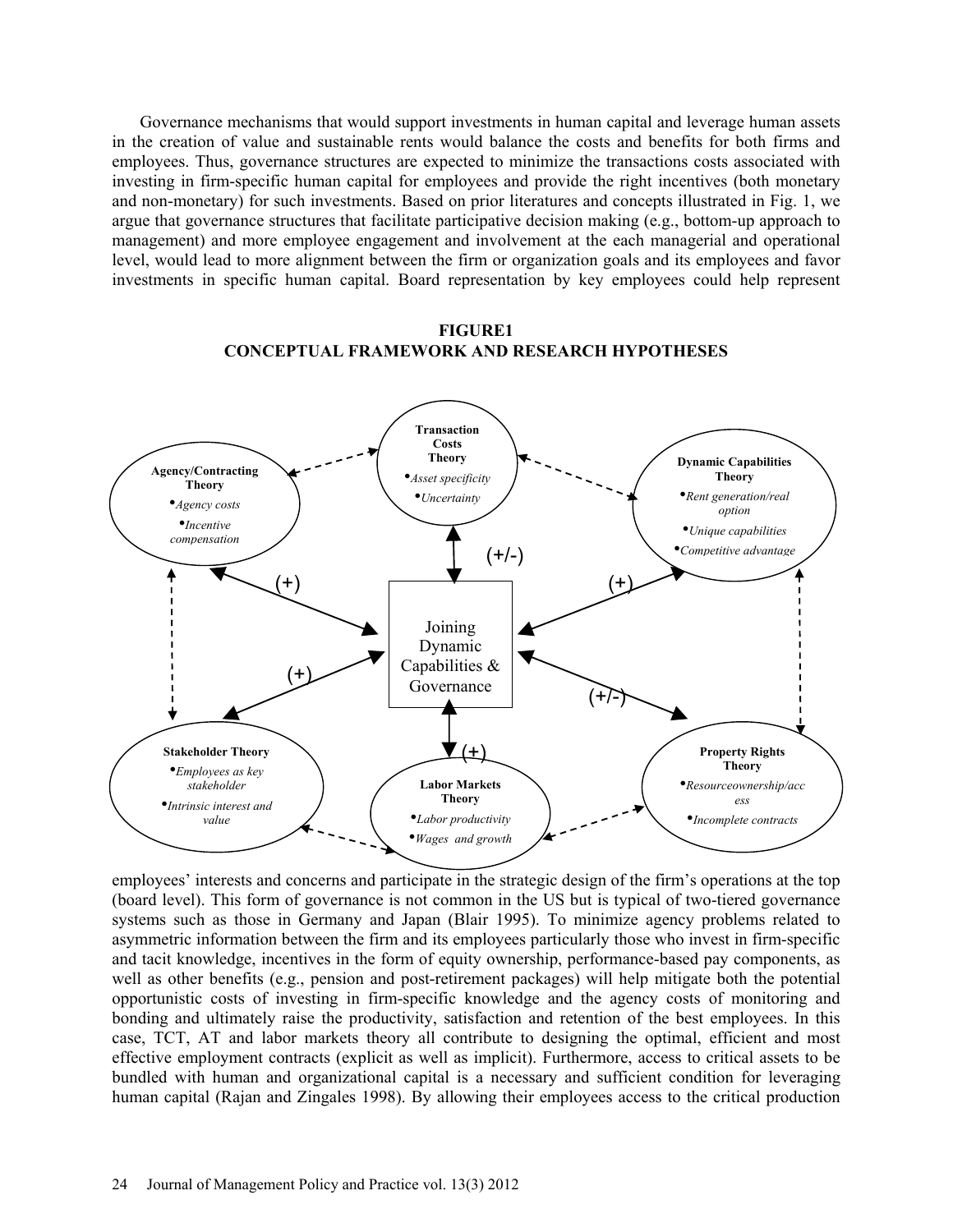resources and assets, the residual rights of control over these assets are effectively shared between employees and the firm. The revenues generated from the combined use of these production assets and the specific human capital associated with the use and deployment of these assets should lead to more efficient risk sharing and fair distribution of the rents. This would in turn help build more trusting relationships between the firm and its employees (for example, Apple and Google have highly specific assets and resources in terms of products, processes and services that are integrated and their executives and employees have a high incentive or pay-for-performance components in addition to flexible work arrangements and retention strategies). Thus, we formulate our third proposition 3 (a) as follows:

*Proposition 3: a) Firms with governance mechanisms that support more participative decision making, employee board representation, incentive-based compensation, equity ownership, access to critical resources and assets, and more efficient allocation of the residual rights of control over operating decisions and assets, should lead to more stable and sustainable human and organizational capital-based competitive advantage.* 

Capability-building strategies by companies is a dynamic and changing process where fast, innovative and flexible solutions have to be constantly devised and implemented to stay "ahead of the curve" and reap the benefits of first-mover and other competitive advantages. As the competitive advantage stems more and more from non-imitable and dynamically linked capabilities, of which specific human capital in the form of tacit knowledge and skills, organizational experience and memory combined with talent and social network-based relationships, companies relying on such intangible assets are faced with many challenges. We argue firms that are best positioned to take advantage of growth opportunities by leveraging their dynamic capabilities and managing their risks most efficiently and effectively will be able to sustain their human capital-based economic rents longer. Enterprise-wide risk management capabilities help identify, assess, implement and monitor risk mitigating strategies that threaten the achievement of strategic goals set by boards while also allowing for strategic risk taking by detecting growth and rent-generating opportunities. In this paper, we argue that strategic human resource management involves dynamic capability building that should be specific to the firm and hard to imitate following the resource-based view (Barney 1991). Such dynamic and specific human capital investments and capability building needs flexibility, speed and innovation support (i.e., real options context) where resources could be fully and quickly deployed or disposed of in a timely and efficient manner. Risk management with respect to strategic human resources would encompass the various phases of selecting, hiring, investing and retaining the best talent that is most organizationally aligned with the firm in the long-term. It will thus support a human capital-oriented governance structure as described in proposition 3 (a) above. Therefore, we formulate proposition 3 (b) as follows:

*Proposition 3: b) Firms with higher organizational flexibility, dynamic and risk management capabilities will be able to generate and maintain higher economic rents over time.* 

## **CONCLUDING REMARKS AND SUGGESTIONS FOR FUTURE RESEARCH**

Human assets are increasingly recognized as the most important asset companies have. Yet, ownership and asymmetric information-related problems characterize this "elusive" asset and pose important dilemmas that need to be addressed before any suitable solutions are advanced (Coff 1997, Gottschalg and Zollo 2007). In the current paper, we argue that a governance-based approach where human capital investment and capability building are at its core elements should be followed to explicitly and systematically recognize and leverage this critical asset in the future. Our contributions in this paper are two-fold: First, we delineate the role that human assets play in prominent governance and firm theories in the strategy, organization and labor markets literatures. Such an analysis helps to highlight the various components of the human asset governance question which have been addressed by some theories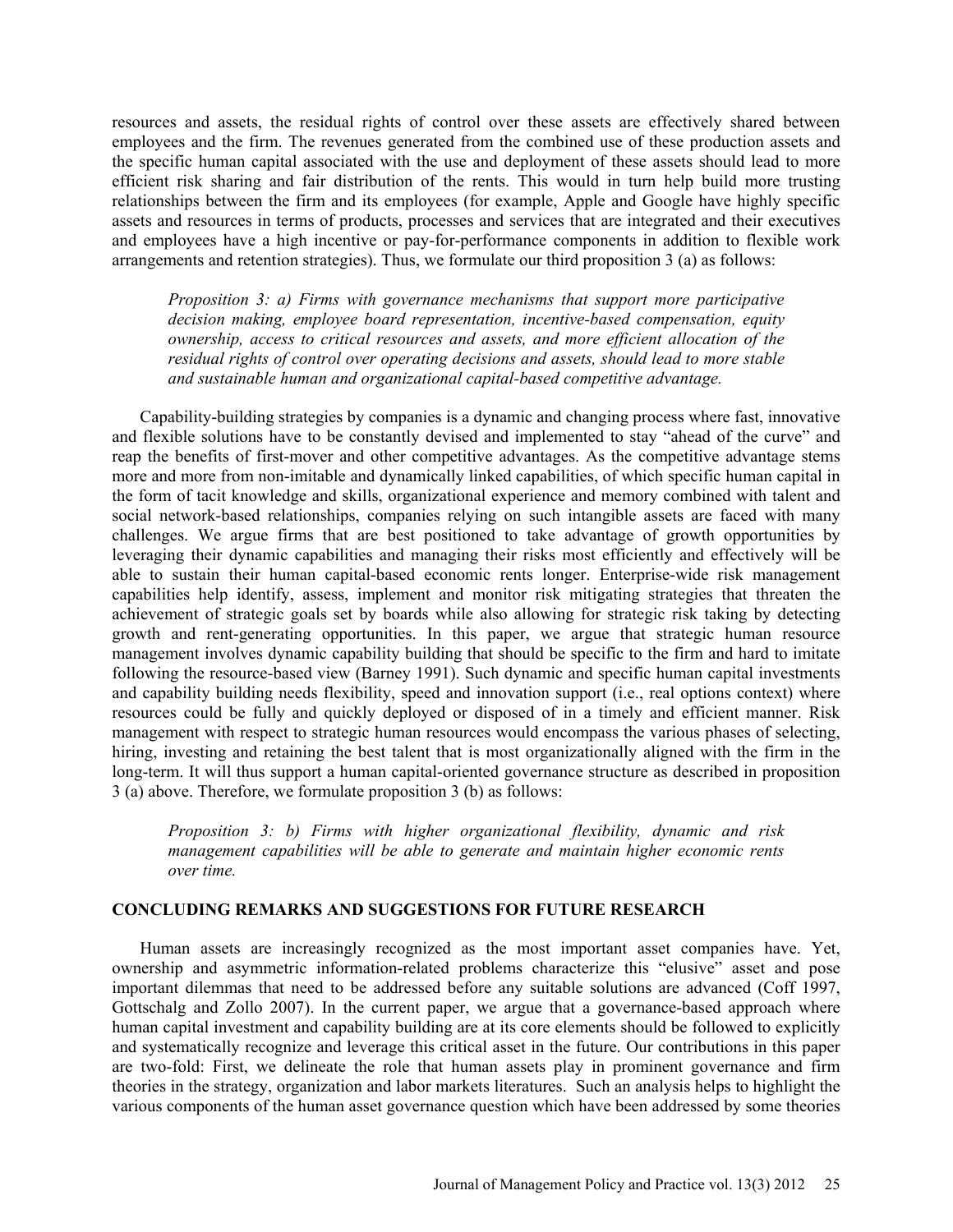but neglected by others. For example, in TCT human capital has been approached both asset specificity and uncertainty dimensions with a focus on costs while in AT, asymmetric information, task programmability and team production input and output measurement , lead to a focus on compensation contracts and incentive compatible theoretical solutions. The second contribution of the current paper consists in the development of a set of testable propositions that address the creation, distribution and sustainability of human capital-based competitive advantages and the governance mechanisms needed to support them. Firms characterized by participative employee involvement in decision making, employee board representation, equity and incentive pay arrangements, and trust building relationships are assumed to be able to leverage their human capital (both of the specific and general types) and generate rents from its deployment. We also argue that firms that are best prepared to respond quickly and efficiently through their risk management capabilities to changes in the business environment. These will be able to innovate the most through the hiring, retaining and investing in their best and talented people to ensure a stable and sustainable rent-generation over time.

Some suggestions for future research include empirically testing the theoretical propositions advanced in this paper. For example, various firms with different human resource strategies could be examined to shed more light into the impact of human capital investments and capability building on the value of the firm. Also, a further investigation of how specific and general human capital (together or separately) contribute to firm value and how firms can leverage both types to generate rents is worthy of more research attention in the future. Moreover, governance structures that include more employee involvement and board representation could be compared to other systems where such representation does not exist (e.g., two-tiered vs. one-tiered governance systems). Finally, a thorough investigation is needed to understand how human capital interacts with other organizational assets and how its contribution to corporate success and rent-generating potential could be figured out by "unbundling" it. If complementary specialized cannot be unbundled from human capital, the governance structures that would balance and best manage these combinations will outperform their peers. Would more partnership-like governance structures dominate future business enterprises if human capital emerges as the single value generating assets? Would companies struggle to retain their best people? What does it take to build trust and longterm mutually beneficial work relationships between organizations and future generations of knowledge workers? Answers to such questions depend on how we perceive, account for, value and govern human assets now and in the future.

## **REFERENCES**

Acemoglu, D. & Pischke, J.S. (1998). Why do firms train? Theory evidence. *Quarterly Journal of Economics*, 113: 78-118.

Acemoglu, D. & Pischke, J. S. (1999). The structure of wages and investment in general training. *Journal of Political Economy*, 107:539-572.

Alchian , A. A., & Demsetz, H. (1972). Production, information costs, and economic organization. *American Economic Review*, 62: 777-795.

Alison L. B. & Mark L. B., (2005). "Testing Some Predictions of Human Capital Theory: New Training Evidence from Britain," *The Review of Economics and Statistics*, MIT Press, vol. 87: 391-394.

Anke S. K. & C. Lülfesmann, (2006). "The Theory of Human Capital Revisited: on the Interaction of General and Specific Investments," *Economic Journal, Royal Economic Society*, vol. 116: 903-923.

Arrow, K. J. (1974). *The Limits of Organization.* New York, NY: W. W. Norton.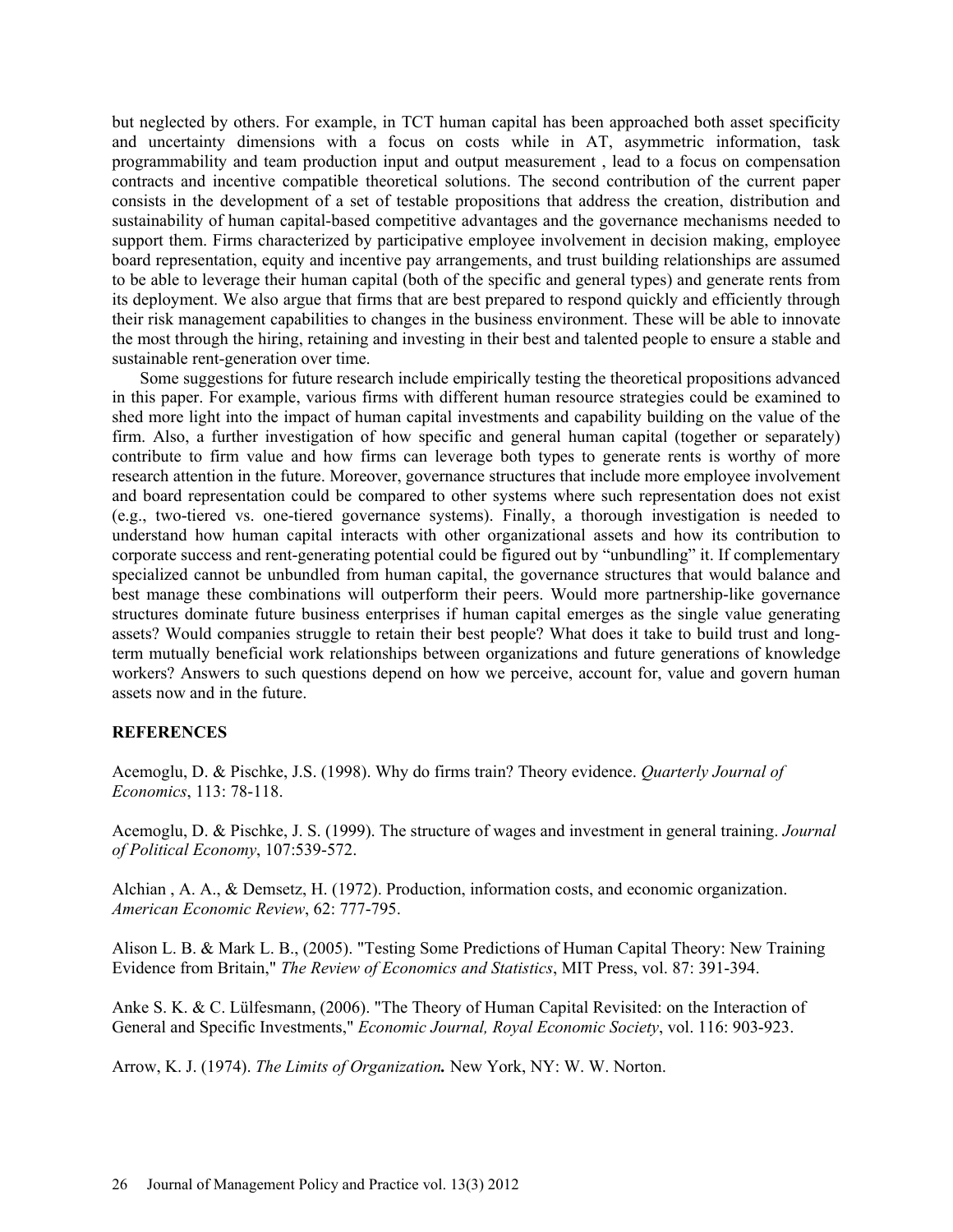Asher M, & Mahoney J. T. (2005). Towards a property rights foundation for a stakeholder theory of the firm. *Journal of Management and Governance*, 9: 5-32.

Azoulay P. (2004). Capturing knowledge within and across firm boundaries: Evidence from clinical development. *American Economic Review*, 94:1591-1612.

Barnard (1938). The *Functions of the Executive* Harvard University Press Cambridge Massachusetts, 30th Anniversary Edition.

Becker G. S., (1962), Investment in human capital: a theoretical analysis, *Journal of Political Economy (*70), 9-49.

Becker G. S., (1993). *Human Capital.* 3rd ed. Chicago: University of Chicago Press.

Blair M., (1995). Ownership *and Control: Rethinking Corporate Governance for the Twenty-first Century.* Washington: Brookings Institute.

Broschak, J. P., and A. Davis-Blake. (2006). Mixing standard work and nonstandard deals: The consequences of heterogeneity in employment arrangements. *The Academy of Management Journal,* 49: 371-93.

Chandler, A. D. (1962). *Strategy and Structure*. Cambridge, MA: MIT Press.

Coase, R. H. (1937). The nature of the firm. *Economica*, 4: 386-405.

Coff (1997), Human Assets and Management Dilemmas: Coping with Hazards on the Road to Resourcebased Theory. *Academy of Management Review*, 22: 374 - 402.

Coff R. W. (1999). When competitive advantage doesn't lead to performance: the resource-based view and stakeholder bargaining power. *Organization Science*, 10: 119-133.

Coff, R.W., Coff, D.C., & Eastvold, R. (2006). The knowledge-leveraging paradox: How to achieve scale without making knowledge imitable. *Academy of Management Review*, 31: 452-465.

Conner, K.R., (1991). A Historical Comparison of Resource-Based View and Five Schools of Thought within Industrial Organization Economics: Do We Have a New Theory of the Firm? *Journal of Management;* 17:121-154.

Core, J., & Guay, W., (2010). Is CEO pay too high and are Incentives too low: a wealth-based contracting framework. *Academy of Management Perspectives*, 24: 5-19.

Cyert and March (1963). *A Behavioral Theory of the Firm*, Prentice-Hall.

Daron A. & Pischke J., (1999). "Certification of Training and Training Outcomes," Working papers 99- 28, Massachusetts Institute of Technology (MIT), Department of Economics.

Donaldson, T. & Preston, L. (1995). The stakeholder theory of the modern corporation: Concepts, evidence and implications. *Academy of Management Review*, 20: 65-91.

Friedman A. & Lev B. (1974). A surrogate measure of a firm's investment in human capital. *Journal of Accounting Research*, 235-250.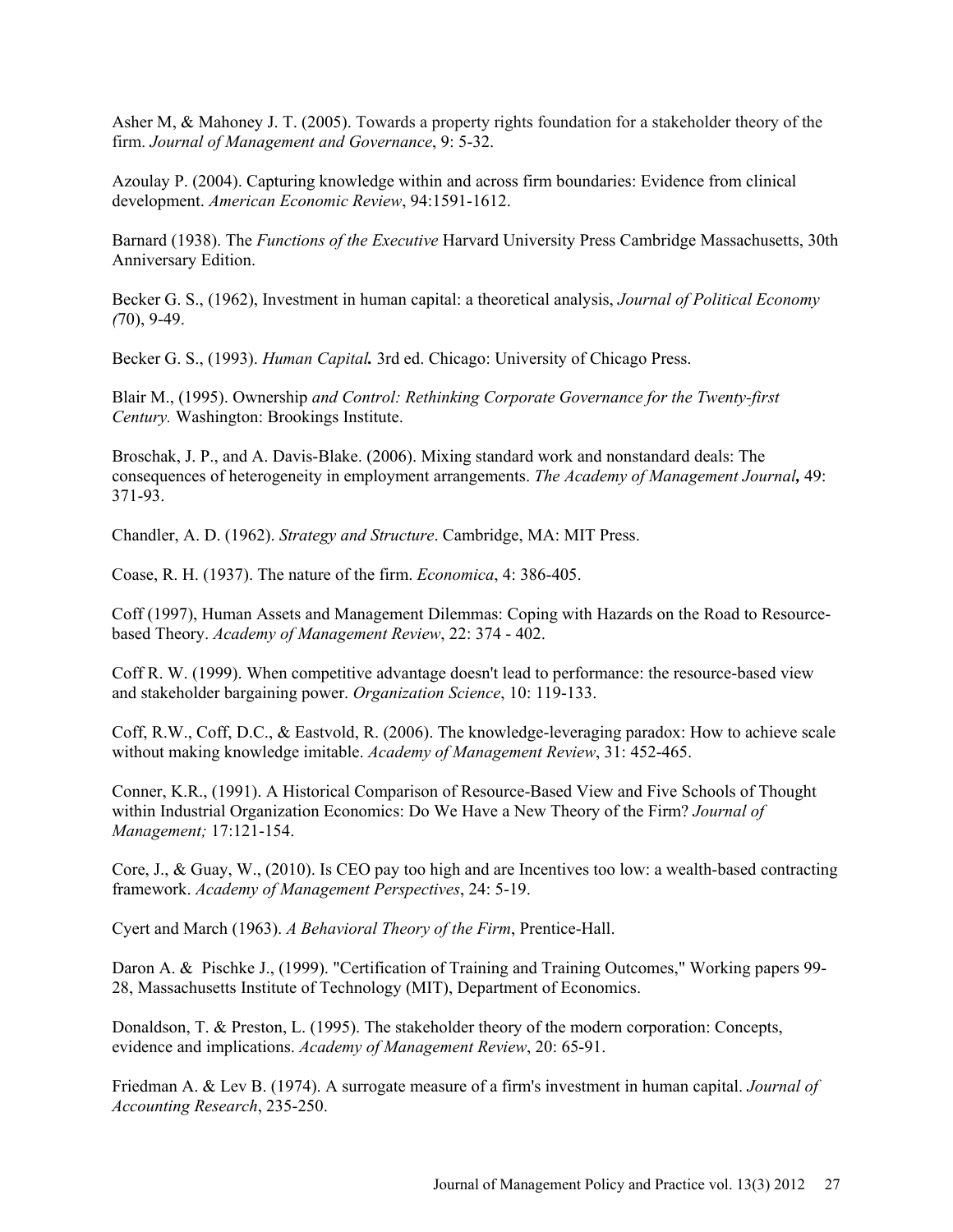Gottschalg & M. Zollo (2007). Interest alignment rents and competitive advantage. *Academy of Management Review*,

Grant, R. M. (1996). Toward a knowledge-based theory of the firm. *Strategic Management Journal*, 17: 109-122.

Gulati, R. (1998). Alliances and Network. *Strategic Management Journal*, 19: 293-317.

Hart, O. (1995). *Firms, Contracts and Financial Structure*. Oxford, UK: Oxford University Press.

Holmstrom B. (1979). Moral Hazard and Observability. *Bell Journal of Economics.* 

Ireland, R. D., & Webb, J.W. (2006). International entrepreneurship in emerging economies: a resourcebased perspective. In A. Cooper, S.A. Alvarez, A. Carrera, L. Mesquita, & R. Vassolo (Eds.). *Entrepreneurship and innovation in emerging economies*: 47-69: Oxford: Blackwell.

Jack A. N. & Todd R. Zenger (2002), Being Efficiently Fickle: A Dynamic Theory of Organizational Choice. *Organization Science*, 13:

Jensen and Meckling (1976). Theory of the Firm: Managerial Behavior, Agency Costs and Ownership Structure. *Journal of Financial Economics*, 3: 305-360.

Jonathan L. & S. Tadelis, (2005). Profit Sharing and the Role of Professional Partnerships. *The Quarterly Journal of Economics*, MIT Press, 120: 131-171.

Kim S. M., & Mahoney, J. T. (2006). Mutual commitment to support exchange: Relation-specific it system as a substitute for managerial hierarchy. *Strategic Management Journal*, 27, 401-423.

Lado & Wilson (1994). Human resource systems and sustained competitive advantage: A competencybased perspective, *Academy of Management Review*, 699 - 727.

Lajili, K. & Zéghal, D., (2006). Market performance impacts of human capital disclosures. *Journal of Accounting and Public Policy*, 25:171-194.

Lajili, K., & Mahoney, J. T., (2006). Revisiting agency and transaction costs theory predictions in vertical financial ownership and contracting: Electronic integration as an organizational form choice. *Managerial and Decision Economics*, 27: 401-423.

Libecap, Gary D., (1992). *Economic analysis of property rights*: Cambridge University Press, New York.

Mahoney, J. T. (1992). The choice of organizational form: Vertical financial ownership versus other methods of vertical integration. *Strategic Management Journal*, 13 (8), 559-584.

Mahoney, J. T. (2005). *Economic Foundations of Strategy*. Thousand Oaks, CA: Sage Publications.

Makadok, R. (2001). Toward a synthesis of the resource-based and dynamic capability views of rent creation. *Strategic Management Journal*, 22: 387-401.

Makadok, R. (2003). Doing the right thing and knowing the right thing to do: why the whole is greater than the sum of the parts. *Strategic Management Journal*, 24: 1043-1055.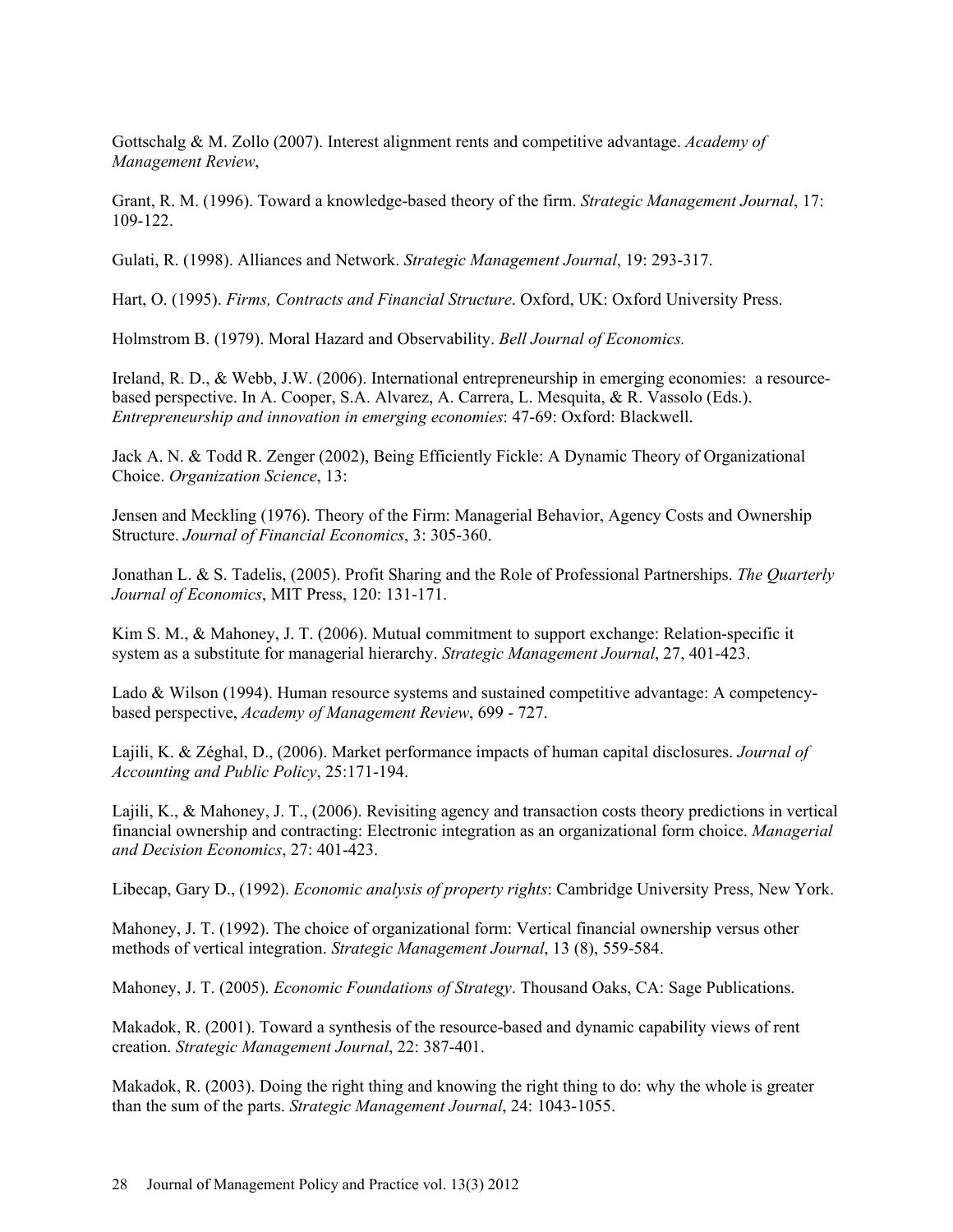Masten, S. E, (1988). A legal basis for the firm. *Journal of Law, Economics and Organization*, Oxford University Press, 4:181-98.

Nahapiet, J. & Ghoshal, S. Social capital, intellectual capital, and the organizational advantage." *Academy of Management Review* 23:

Nelson, R. R. & Winter, S. G. (1982). *An Evolutional Theory of Economic Change*. Cambridge, MA: Harvard University Press.

Peteraf M. (1993). The cornerstones of competitive advantage: A resource based view. *Strategic Management Journal*, 14: 179-191.

Rajan, R. G., & Zingales, L., (1998). Power in a theory of the firm. *The Quarterly Journal of Economics*, 113: 387-432.

Richard Rumelt, R., & Lippman, S. A., (2003). The bargaining perspective. *Strategic Management Journal*, 24:1069-86.

Rousseau, D.M, Ho. V. T., & Greenberg, G., (2006). Idiosyncratic deals: Theoretical implications of workers bargaining as individuals. *Academy of Management Review*, 31:

Santos, K. M., & Eisenhardt, K., (2005). Organizational boundaries and theories of organization, *Organization Science*, 16: 491-508.

Simon, H. A. (1947). *Administrative Behavior*. New York, NY: Macmillan.Simon 1982.

Sirmon, D.G., Hitt, M. A., & Ireland, R. D., (2007). Managing firm resources in dynamic environments to create value: looking inside the black box. *Academy of Management Review* 32: 273-292.

Trigeorgis, L. (1996). *Real options: Managerial flexibility and strategy in resource allocation*. Cambridge, MA: MIT Press.

Von Nordenflycht, A. (2010). What is a professional service firm? Towards a theory and taxonomy of knowledge intensive firms." *Academy of Management Review*,

Waldman, M., (2004). Task-Specific human capital. *American Economic Review*, 94 (2004): 203-07.

Wang, H. & Barney, J.B., (2006). Employee incentives to make firm specific investment: implications for resource-based theories of corporate diversification. *Academy of Management Review*, 31: 466-476.

Williamson, O. E. (1971). The vertical integration of production: market failure considerations. *American Economic Review*, 61: 112-123.

Williamson, O. E., (1975). *Markets and Hierarchies*. New York, NY: Free.

Williamson, O. E., (1985). *The Economics Institutions of Capitalism*. New York, NY: Free Press.

Williamson, O. E., (1996). *The Mechanisms of Governance*. New York, NY: Oxford University Press.